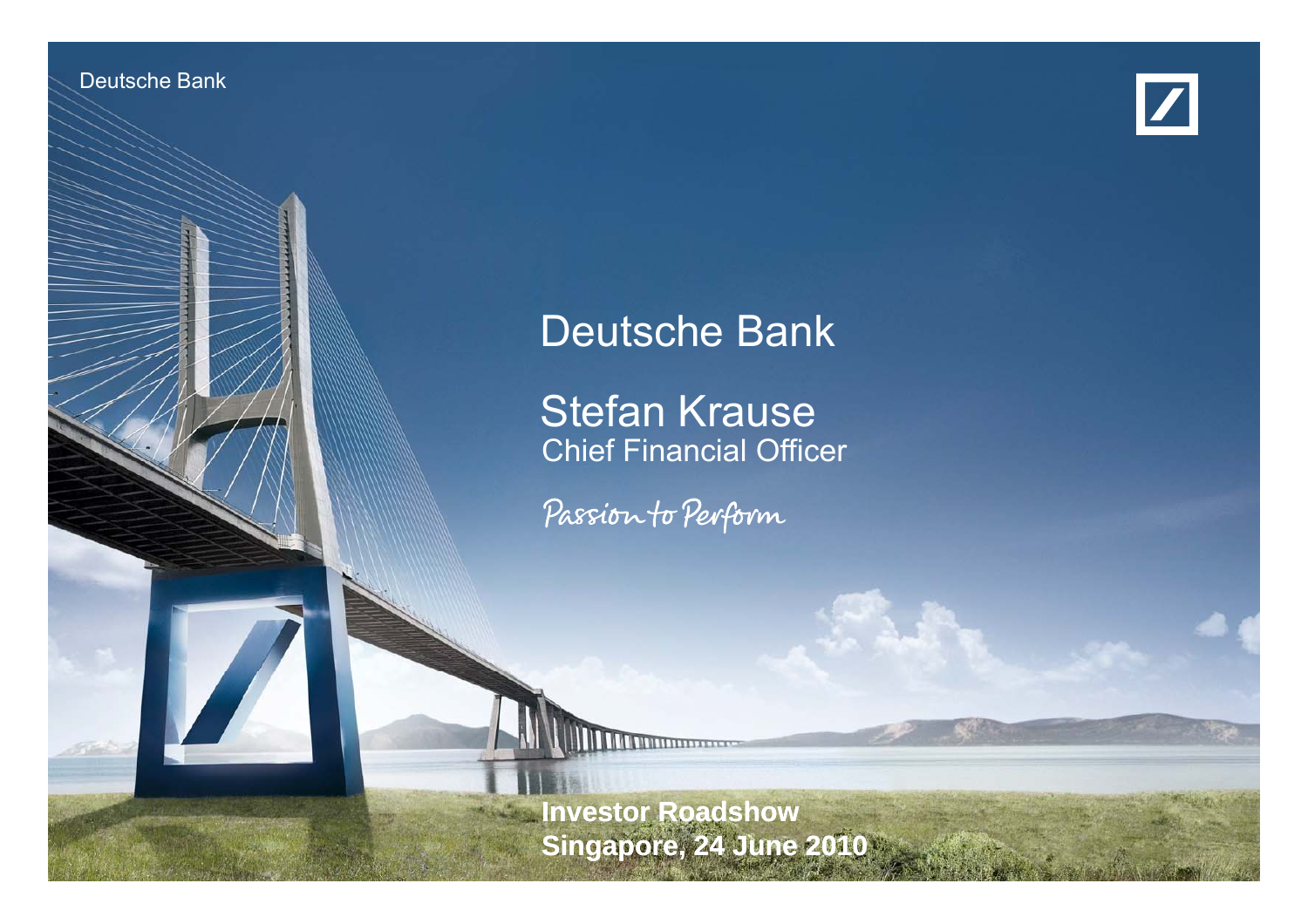

#### **1A strong start to 2010: 1Q Highlights**

- 2 Implementing Phase 4 of our management agenda
- 3 Key current issues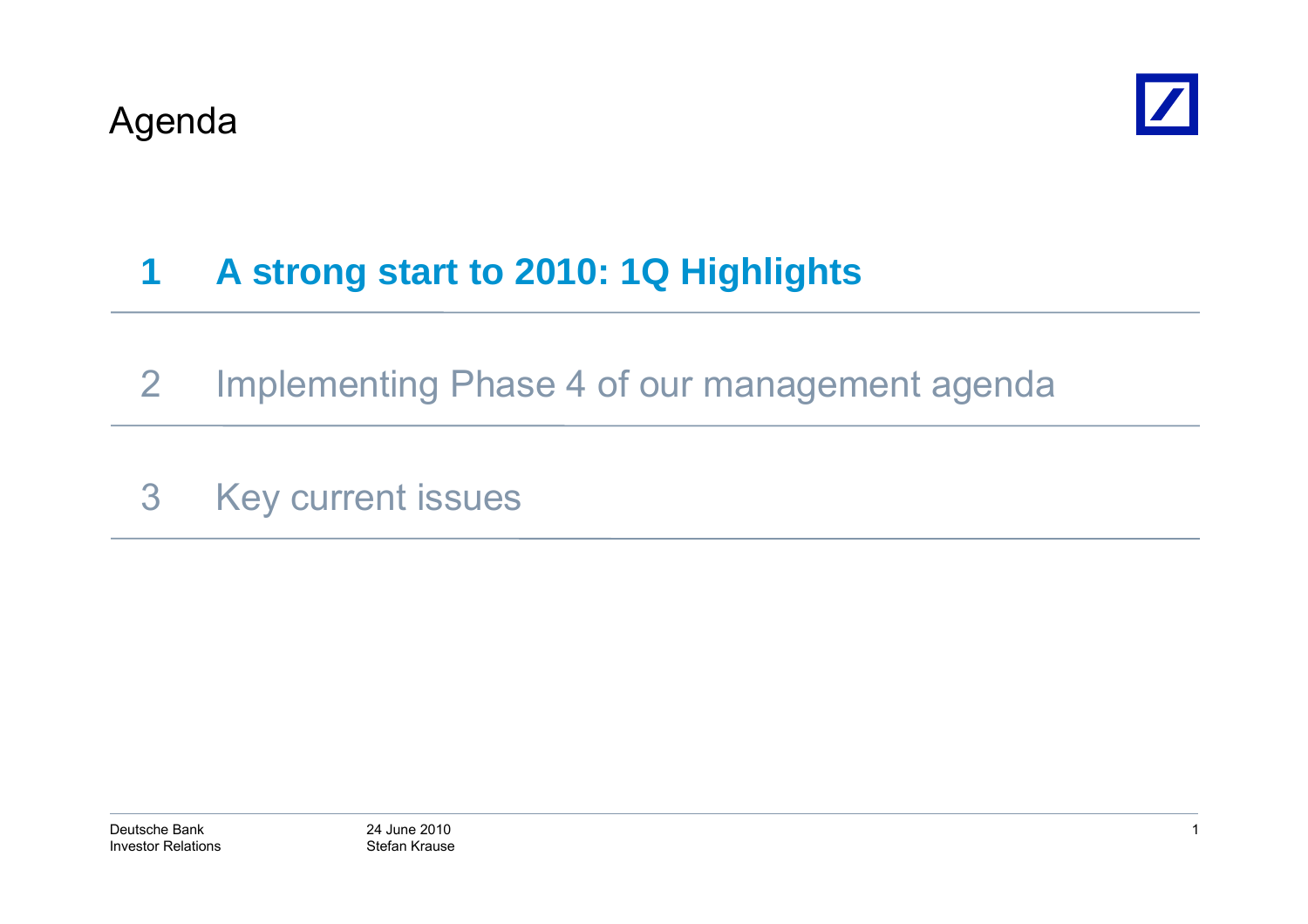## First Quarter 2010: Highlights



|                                |                                               | 1Q2009         | 1Q2010         |
|--------------------------------|-----------------------------------------------|----------------|----------------|
|                                | Income before income taxes (in EUR bn)        | 1.8            | 2.8            |
| <b>Profitability</b>           | Net income (in EUR bn)                        | 1.2            | 1.8            |
|                                | Pre-tax RoE (target definition) $(1)$         | <b>25%</b>     | 30%            |
|                                |                                               | 31 Dec<br>2009 | 31 Mar<br>2010 |
|                                | Tier 1 capital ratio                          | 12.6%          | 11.2%          |
| <b>Capital</b>                 | Core Tier 1 capital ratio                     | 8.7%           | 7.5%           |
|                                | Tier 1 capital (in EUR bn)                    | 34.4           | 32.8           |
|                                | Total assets (IFRS, in EUR bn)                | 1,501          | 1,670          |
| <b>Balance</b><br><b>sheet</b> | Total assets (U.S. GAAP pro-forma, in EUR bn) | 891            | 978            |
|                                | Leverage ratio (target definition) $(2)$      | 23             | 23             |

(1) Based on average active equity

(2) Total assets based on U.S. GAAP pro-forma divided by total equity per target definition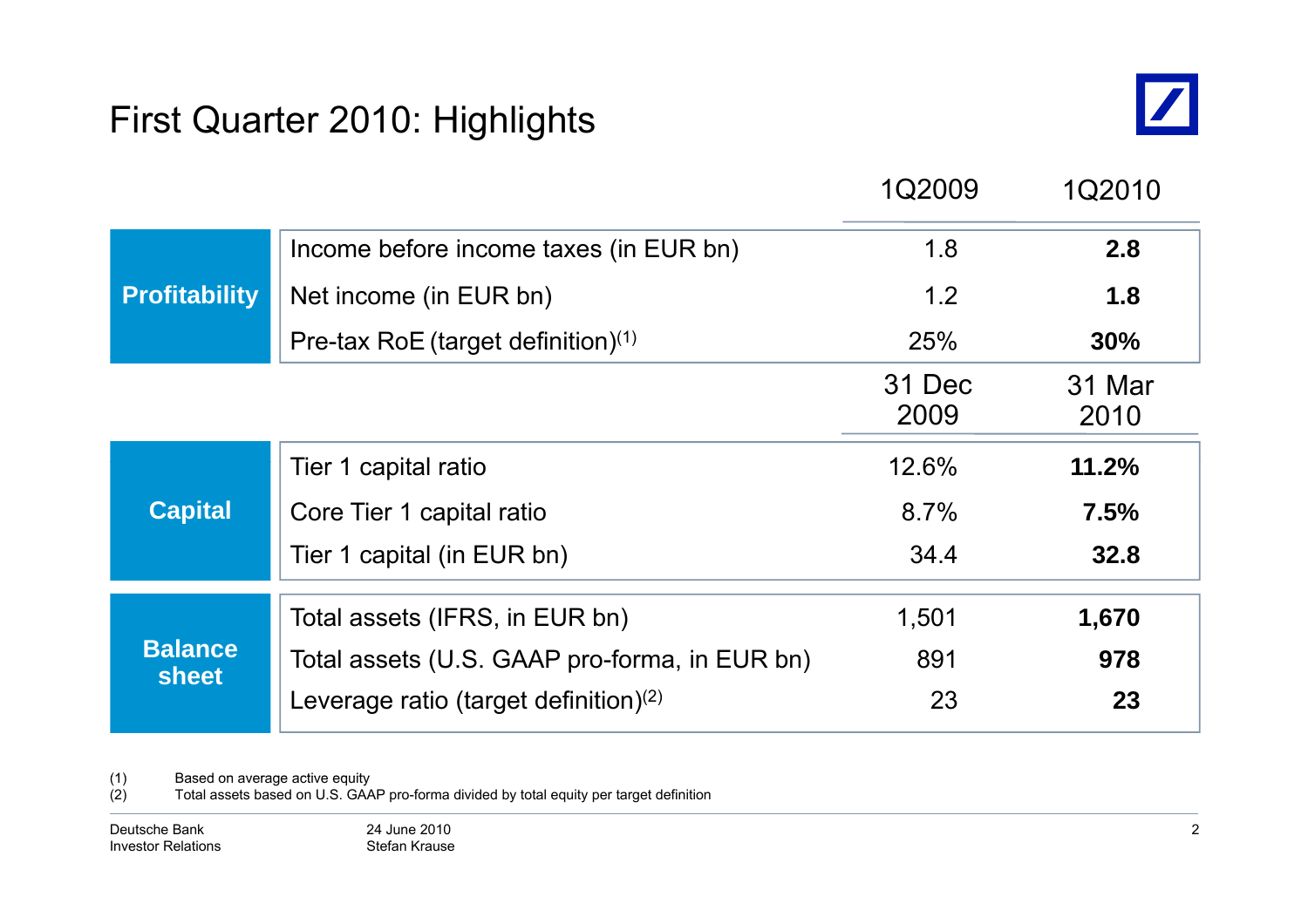## First quarter revenues and profits close to pre-crisis levels In EUR bn



Net revenues



Income before income taxes



Note: 2003-2005 based on U.S. GAAP reported figures, 2006 onwards based on IFRS reported figures

Deutsche BankInvestor Relations 24 June 2010Stefan Krause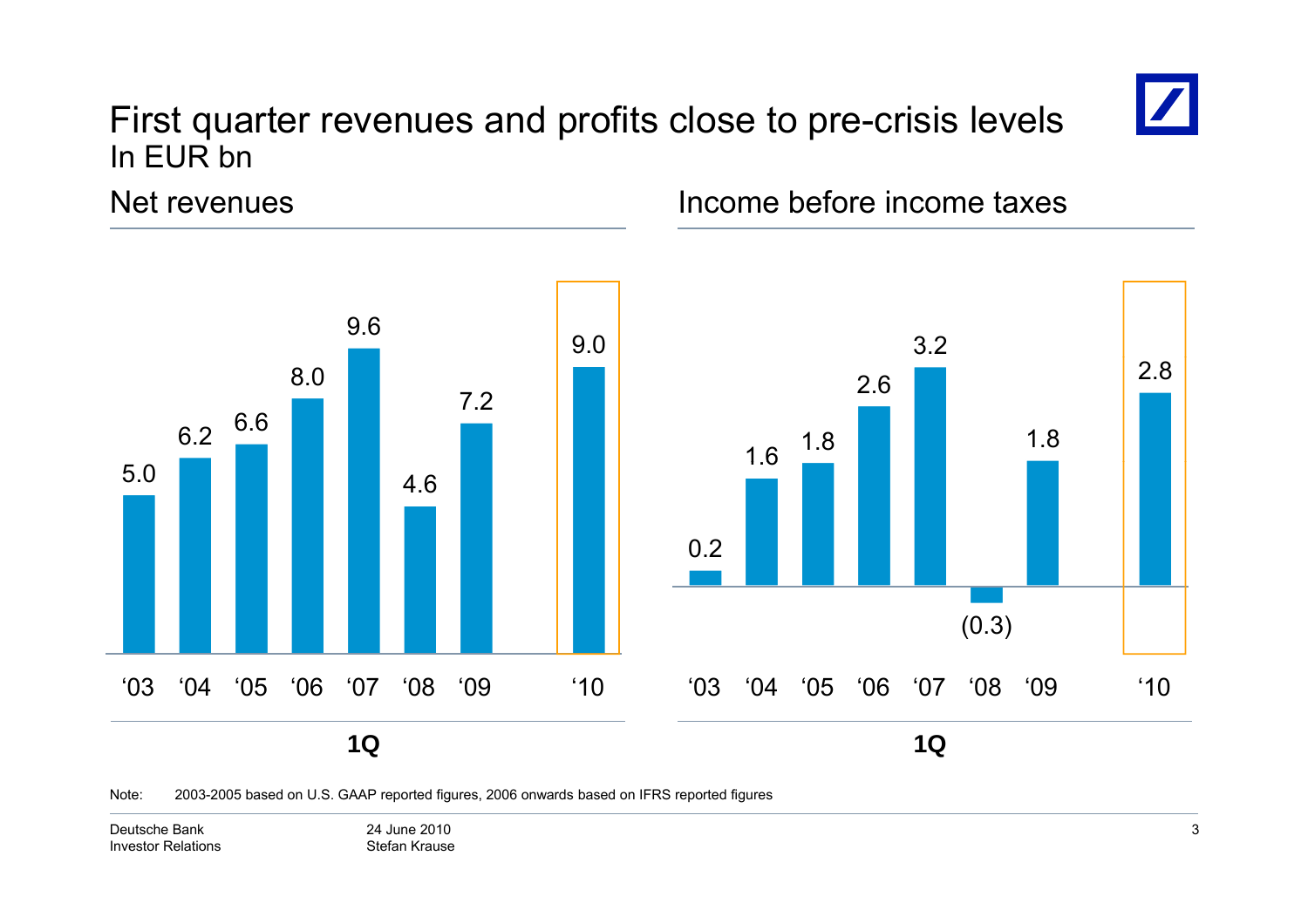# Global Markets 1Q2010 vs. 1Q2007: A tale of two cities



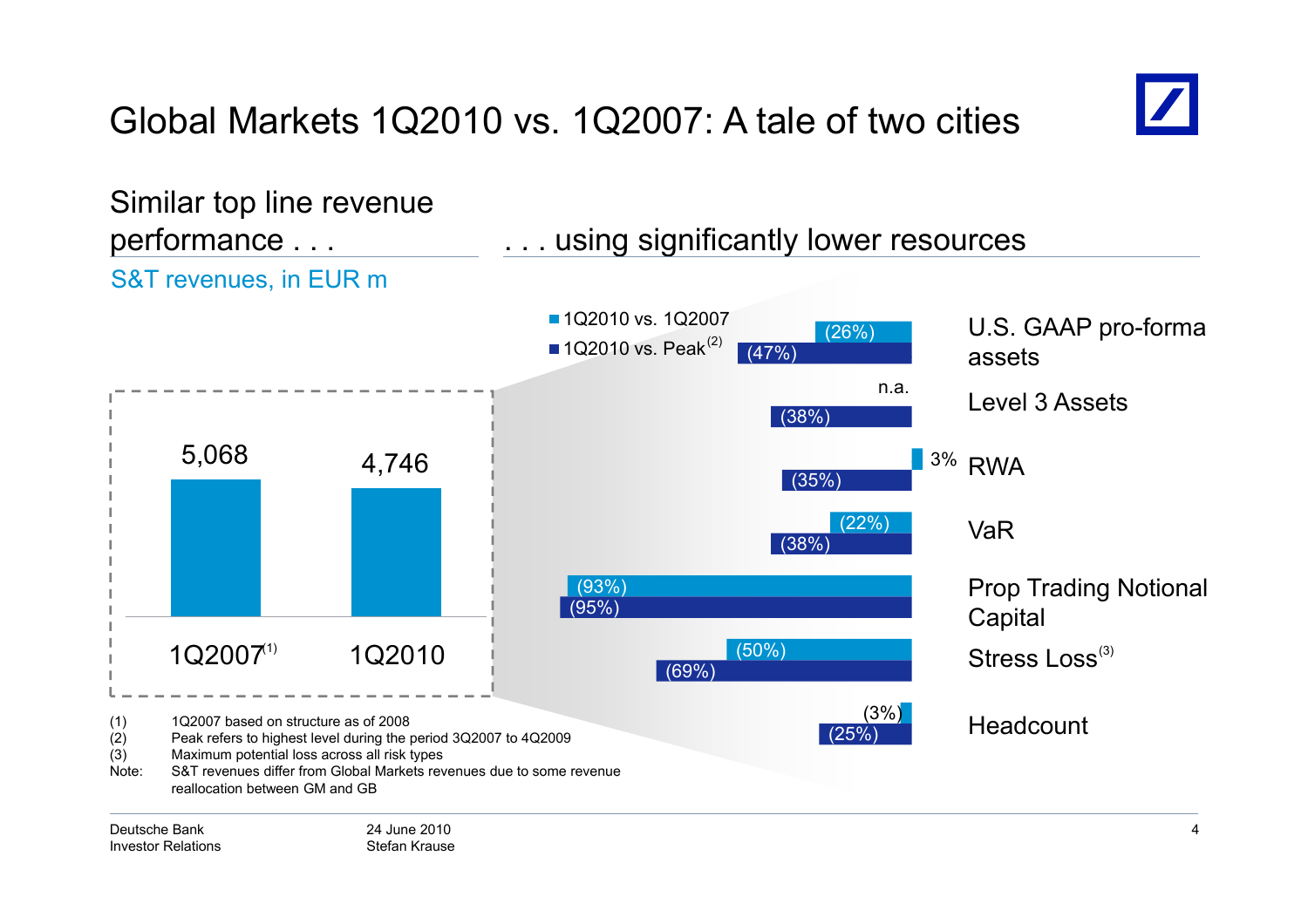## Reduced provisioning for credit losses In EUR m



Related to IAS 39 reclassified assets



Note: Divisional figures do not add up due to omission of Corporate Investments; figures may not add up due to rounding differences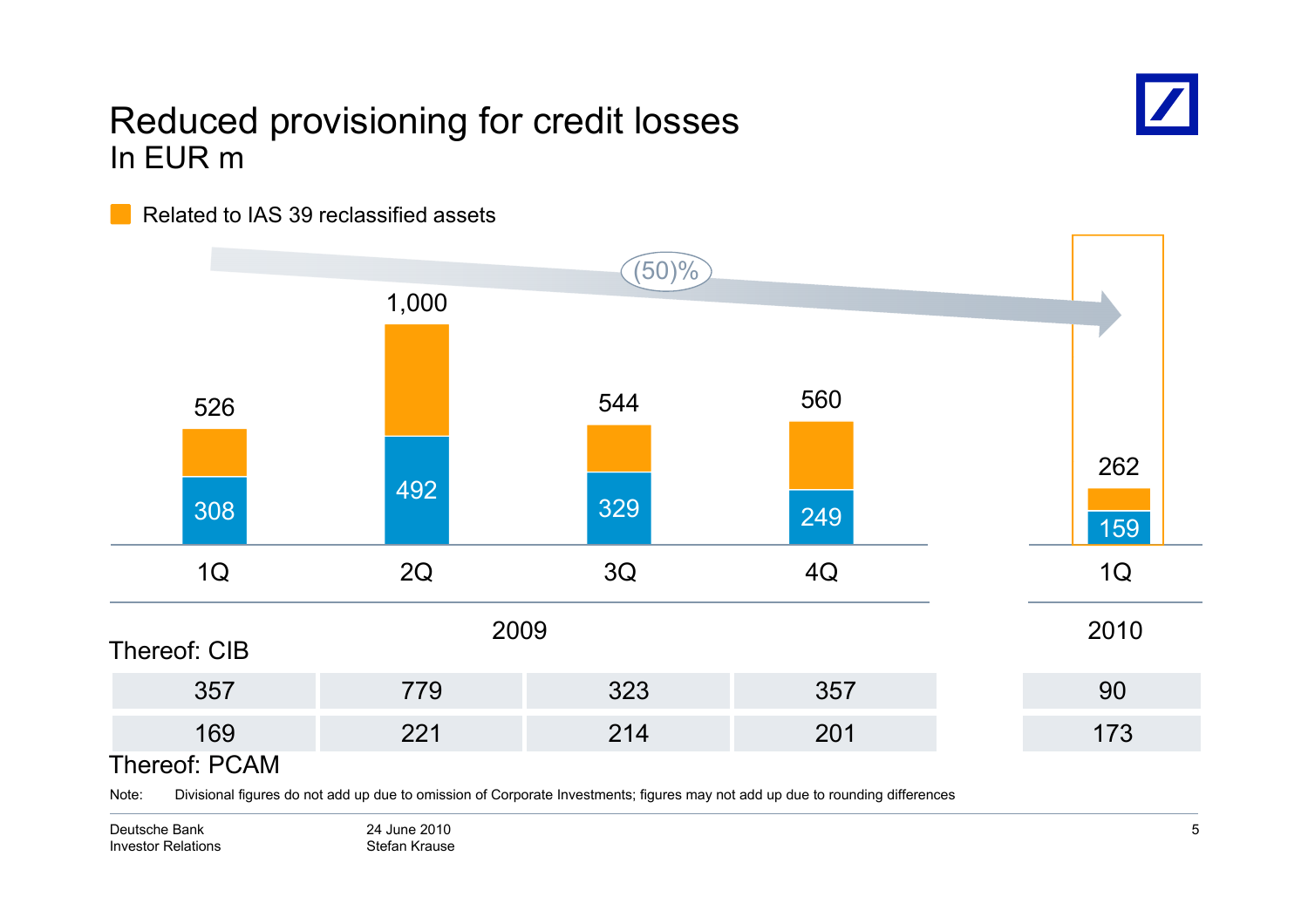## Tier 1 capital remains well above target





Note:: Core Tier 1 ratio = Tier 1 capital less hybrid Tier 1 capital divided by RWAs

(1) Includes Tier 1 capital deduction (including goodwill and other intangibles) of EUR 1.3 bn and EUR 17 bn RWA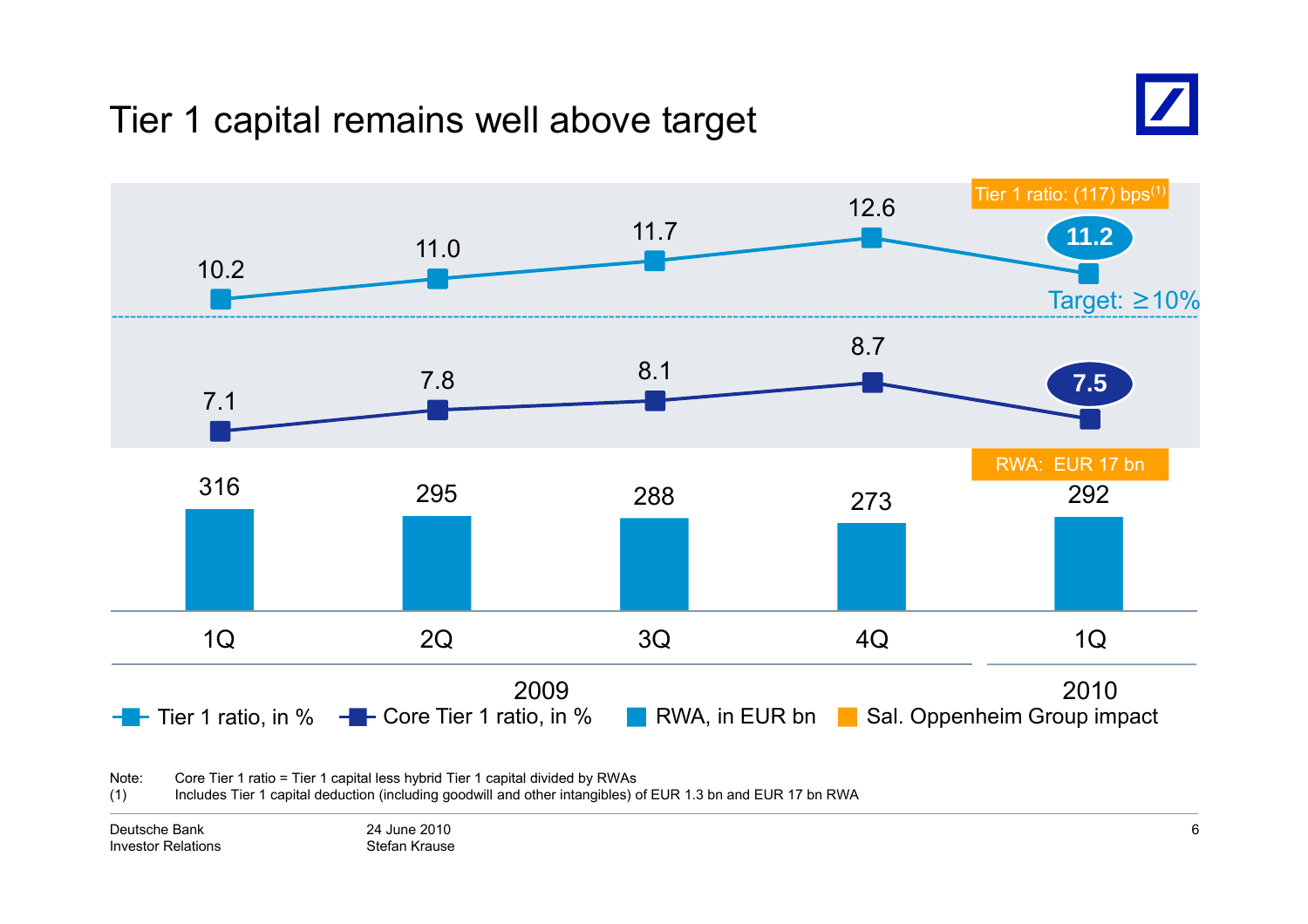

#### 1A strong start to 2010: 1Q Highlights

# **2 Implementing Phase 4 of our management agenda**

3 Key current issues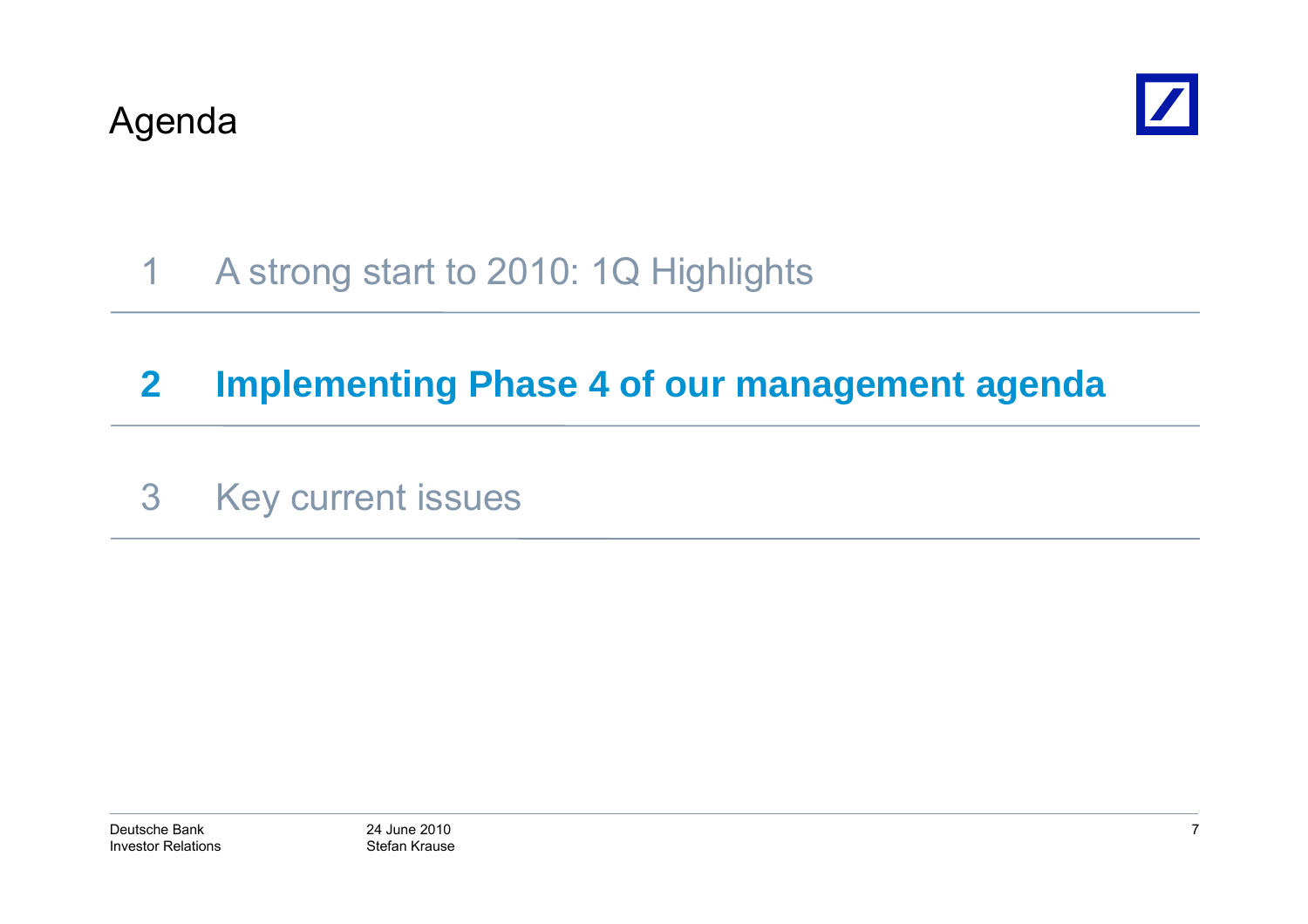Well placed to deliver on Phase 4



| <b>Management Agenda Phase 4</b>        |                                      |  |
|-----------------------------------------|--------------------------------------|--|
| $2009 - 2011$                           |                                      |  |
| Increase CIB profitability with renewed | <b>Focus on core PCAM businesses</b> |  |
| risk and balance sheet discipline       | and home market leadership           |  |
| Focus on Asia as a key driver           | Reinvigorate our                     |  |
| of revenue growth                       | performance culture                  |  |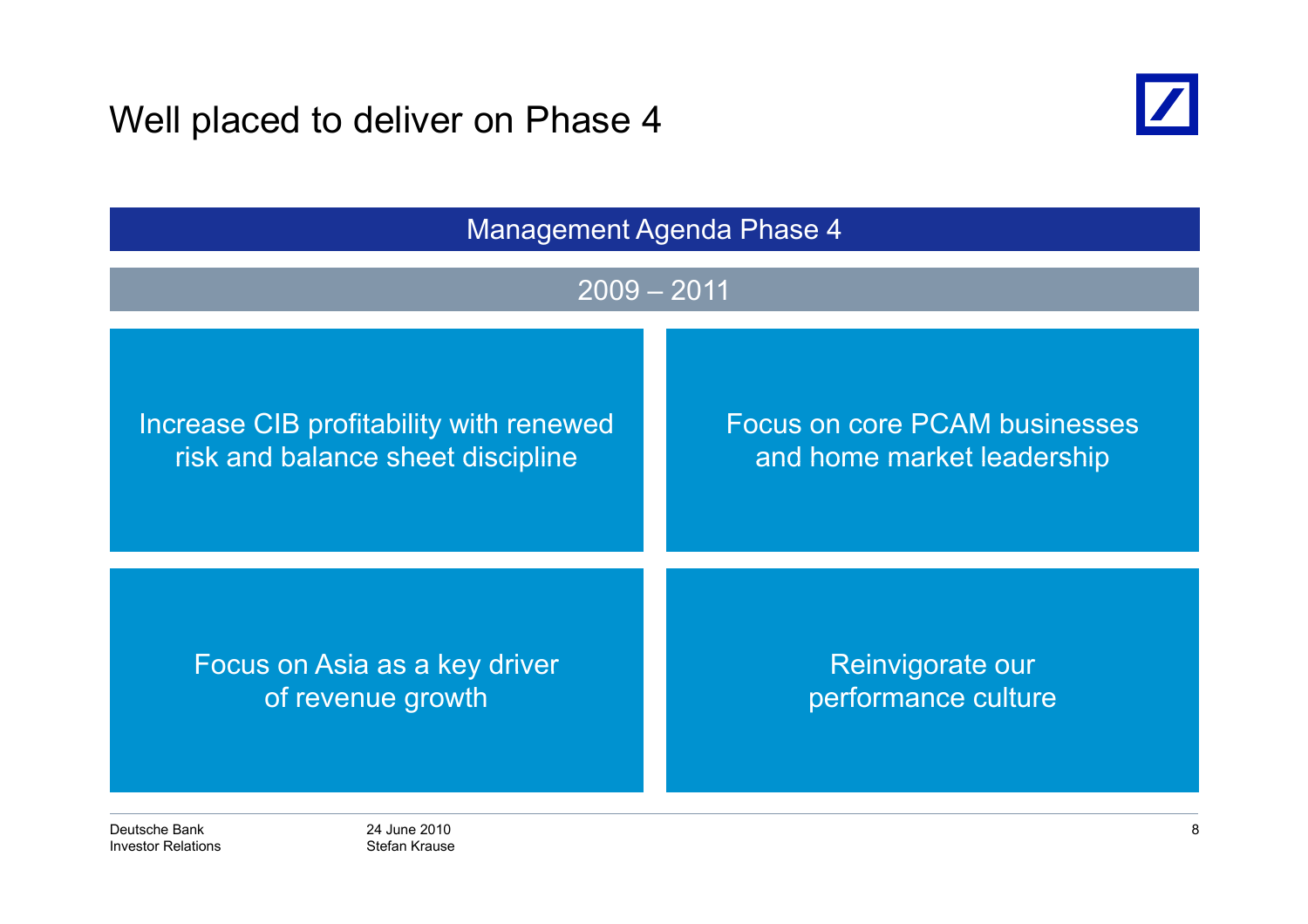## Phase 4: Financial potential



#### Phase 4 potential 2011

| Revenue growth p.a.                      | $~1.8\%$           |
|------------------------------------------|--------------------|
| Income before income taxes, in EUR bn(1) | ~10.0              |
| Return on Equity <sup>(2)</sup>          | 25% over-the-cycle |
| Cost / income ratio                      | $~1.65\%$          |
| Tier 1 ratio                             | $\geq 10\%$        |
| Leverage $(3)$                           | $\leq$ 25x         |
|                                          |                    |

(1) Before Corporate Investments and Consolidations & Adjustments

(2) Pre-tax return on Average Active Equity

(3) Per target definition: Assets based on U.S.GAAP 'pro-forma'; total equity adjusted for FV gains / losses on DB issued debt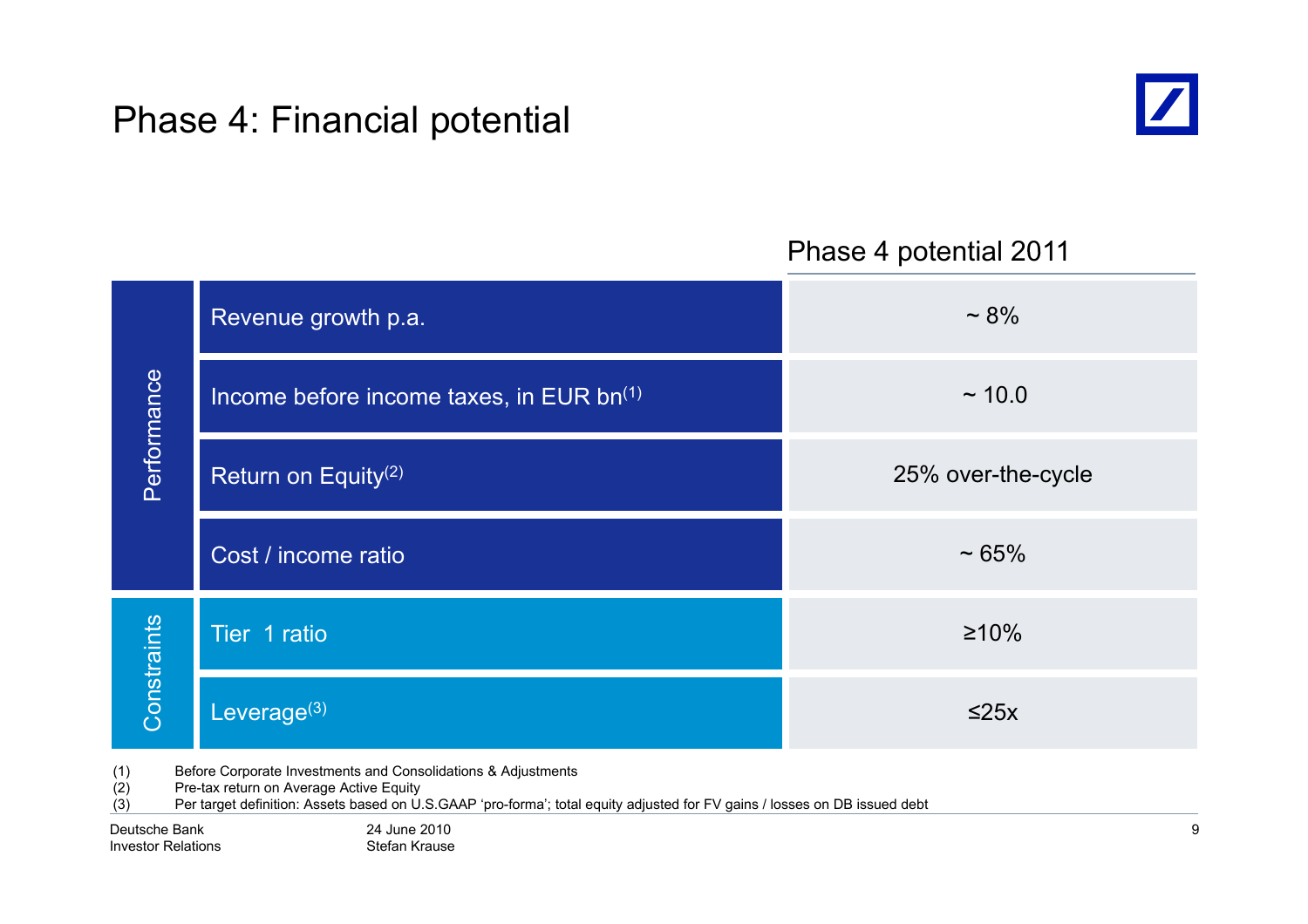# Phase 4: assumptions for 2010 – 2011



| Environmental        | No further major market dislocations<br>Normalization of asset valuations<br>Global revenue fee pool: CAGR of 9% to a level slightly<br>below 9M2007 annualized<br>Margins remain higher than pre-crisis<br>$\overline{\phantom{0}}$<br>Interest rates normalization from 2nd half 2010<br>Global GDP growth $\geq$ 2% p.a. over the period |
|----------------------|---------------------------------------------------------------------------------------------------------------------------------------------------------------------------------------------------------------------------------------------------------------------------------------------------------------------------------------------|
| <b>Deutsche Bank</b> | No significant further write-downs<br>Market share gains<br>EUR 1 bn efficiency gains out of infrastructure                                                                                                                                                                                                                                 |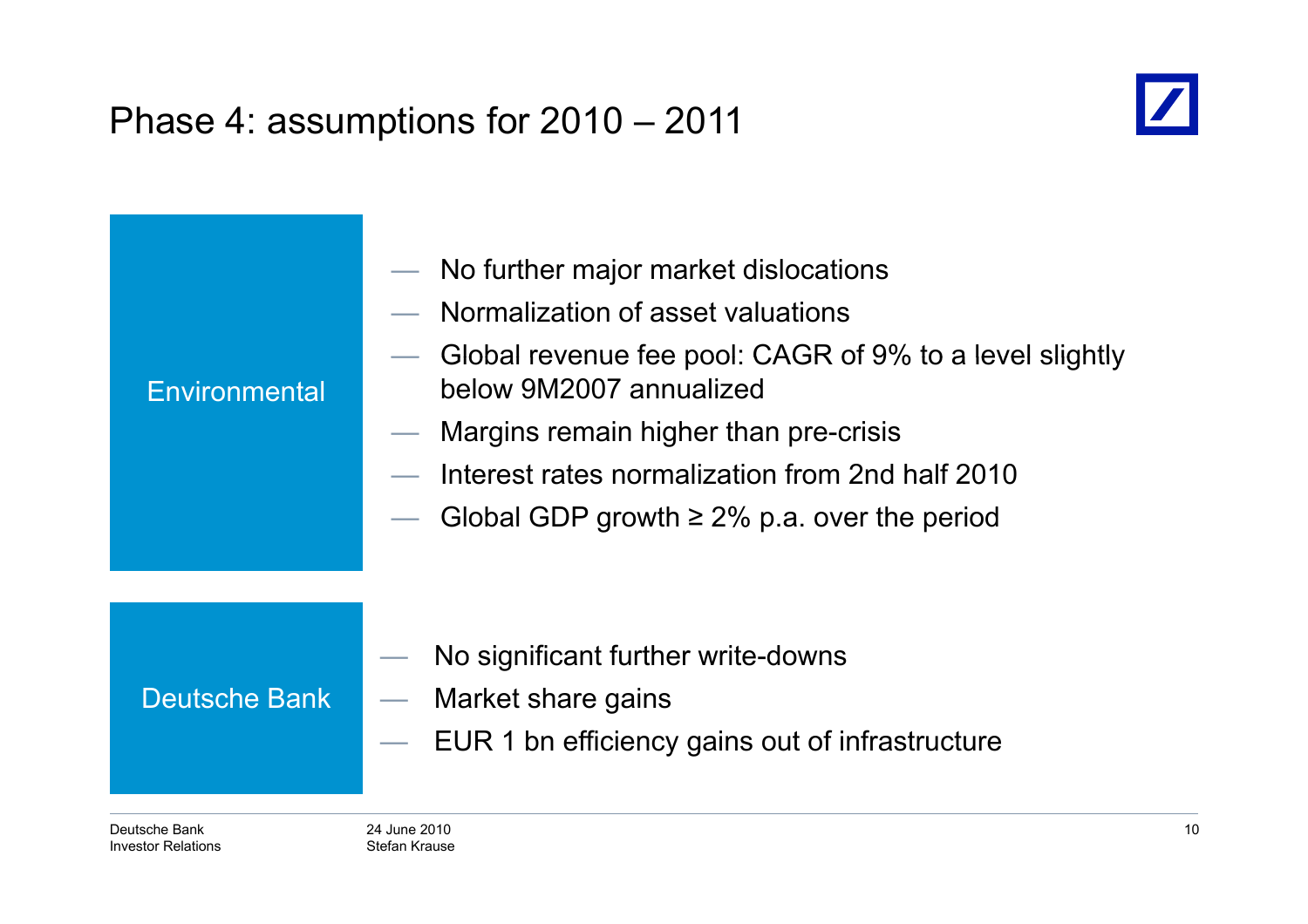## Phase 4: IBIT potential of business divisions In EUR bn



Phase 4 potential 2011

| <b>Corporate Banking &amp; Securities</b> | 6.3  |
|-------------------------------------------|------|
| <b>Global Transaction Banking</b>         | 1.3  |
| Asset and Wealth Management               | 1.0  |
| <b>Private &amp; Business Clients</b>     | 1.5  |
| <b>Total business divisions</b>           | 10.0 |

Note: Figures do not add up due to rounding differences

| Deutsche Bank             |
|---------------------------|
| <b>Investor Relations</b> |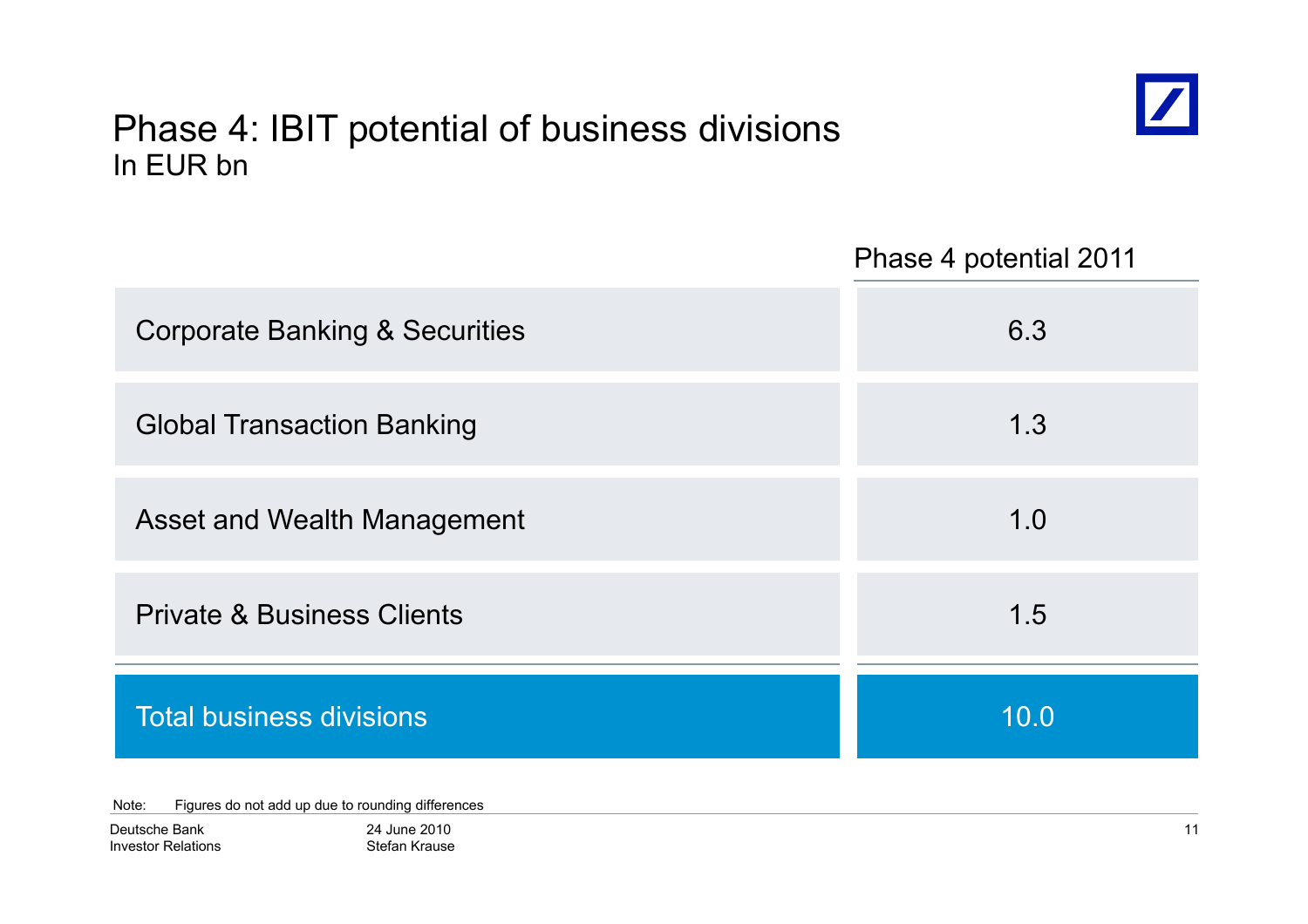

### 2011 potential: CB&S / Global Markets Income before income taxes, in EUR bn

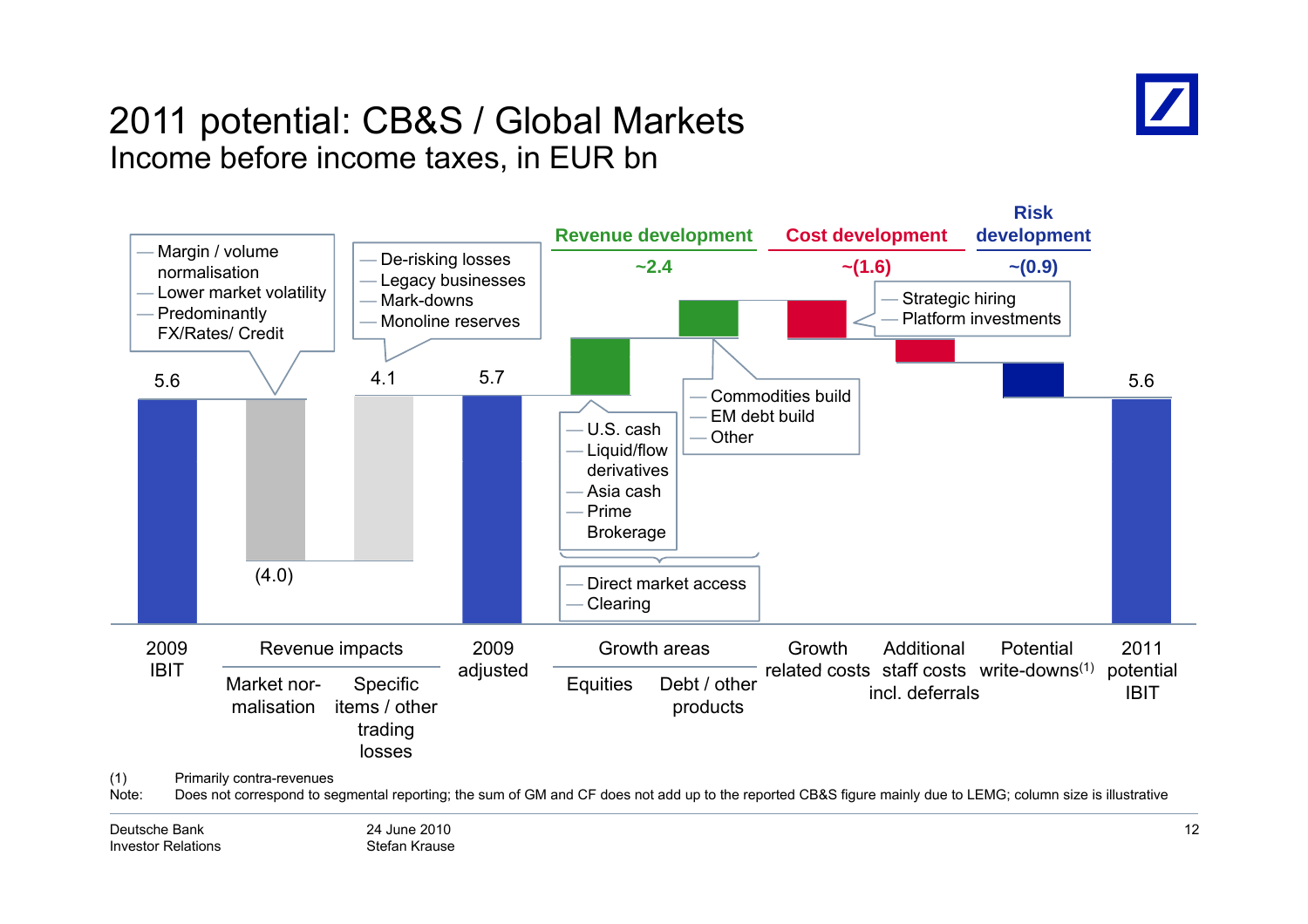

### 2011 potential: CB&S / Corporate Finance Income before income taxes, in EUR bn

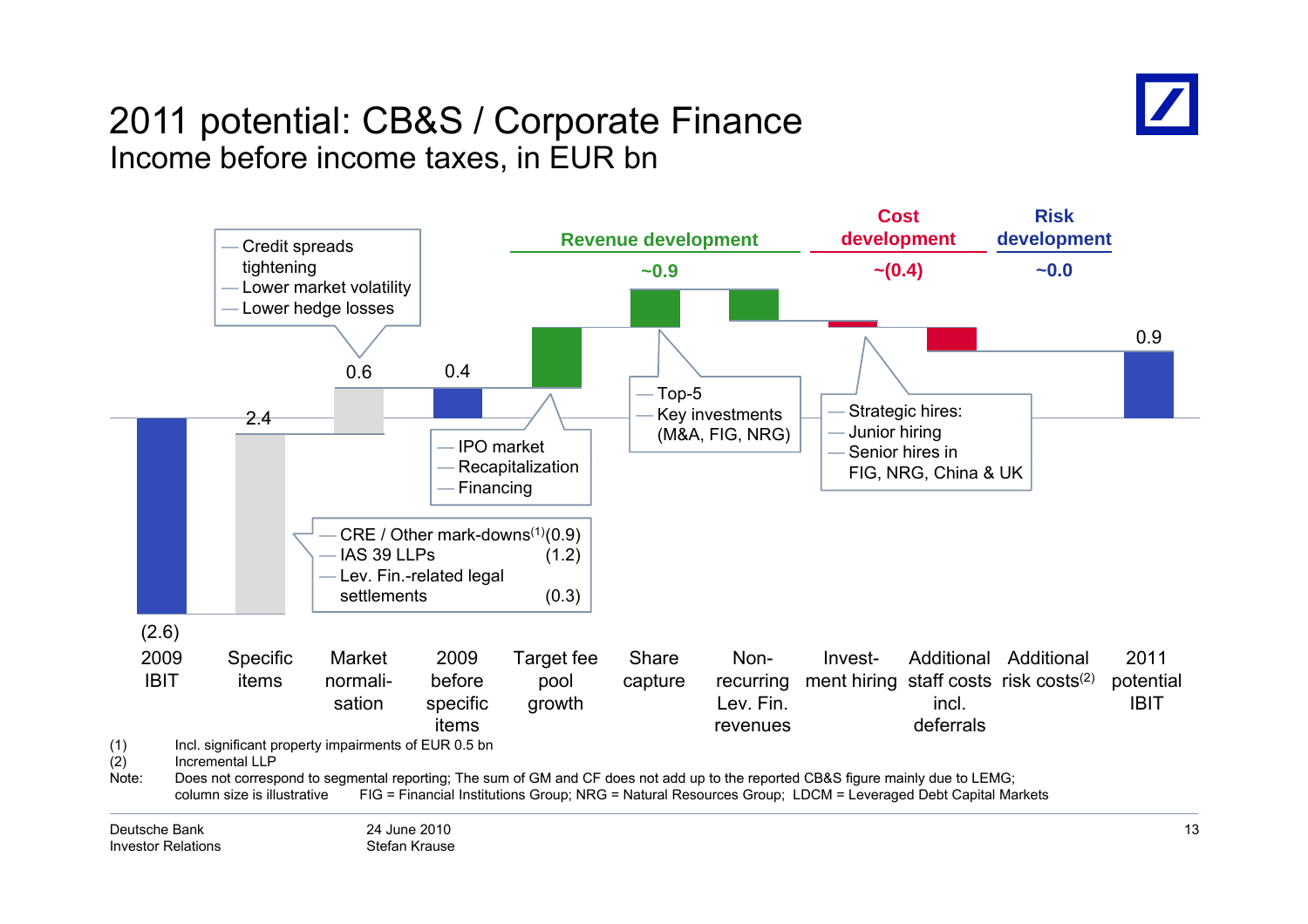

### 2011 potential: Global Transaction Banking Income before income taxes, in EUR bn

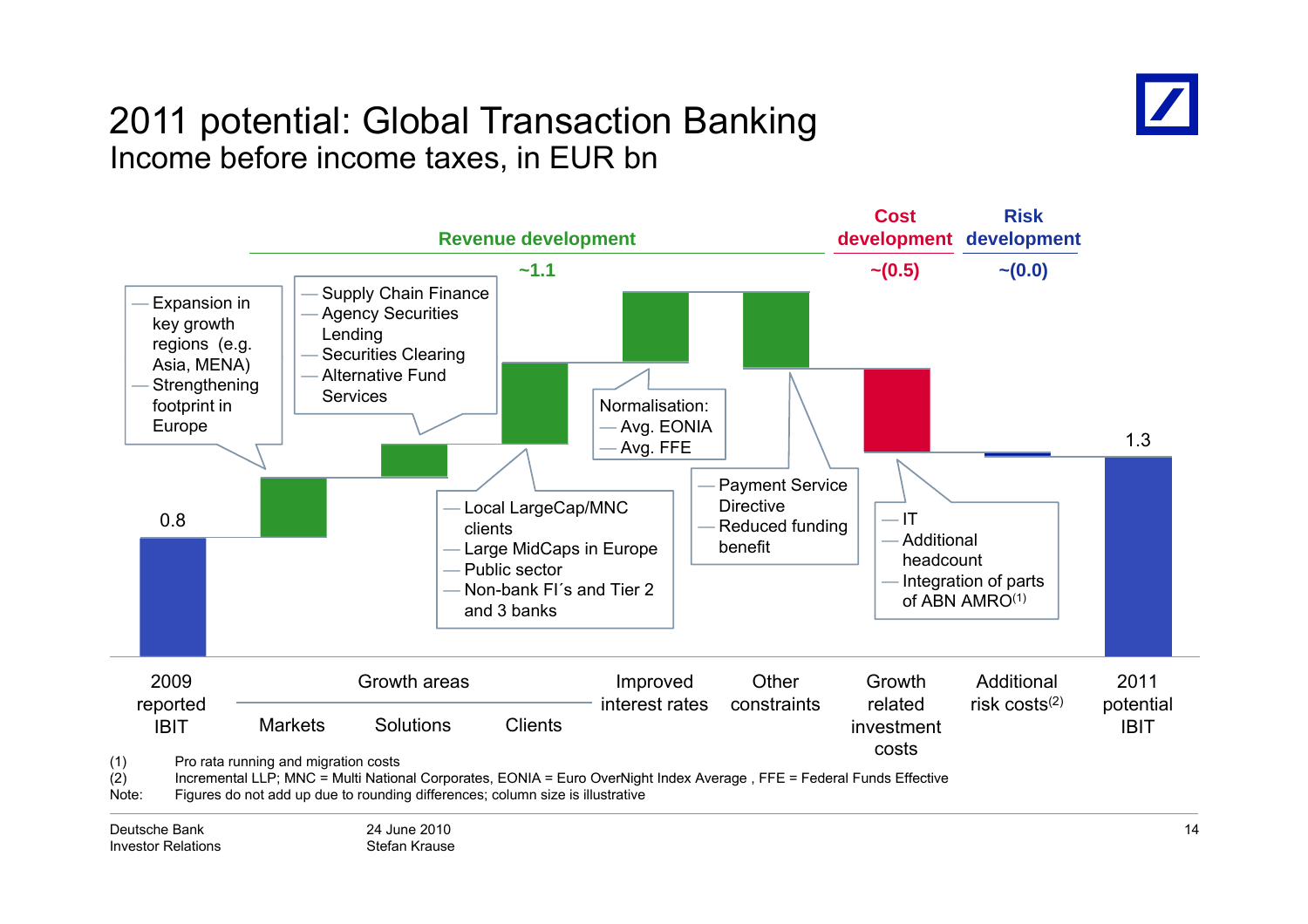## 2011 potential: Asset Management Income before income taxes, in EUR m  $\blacksquare$  assumes no appreciation of



equity indices 2010 - 2011



Note: Figures do not add up due to rounding differences; column size is illustrative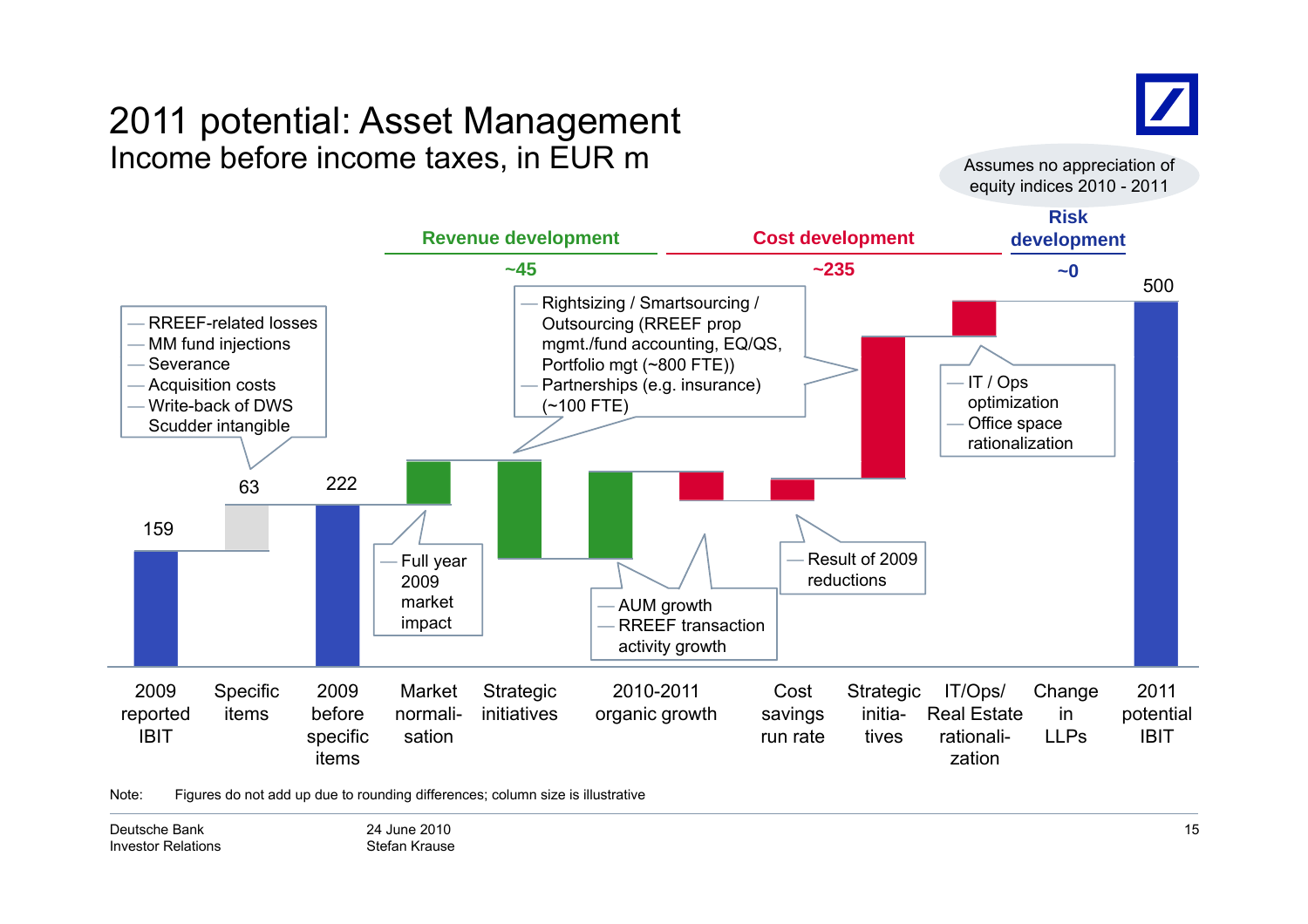

#### 2011 potential: Private Wealth Management Income before income taxes, excluding effects from Sal. Oppenheim, in EUR m



Note: Figures do not add up due to rounding differences; column size is illustrative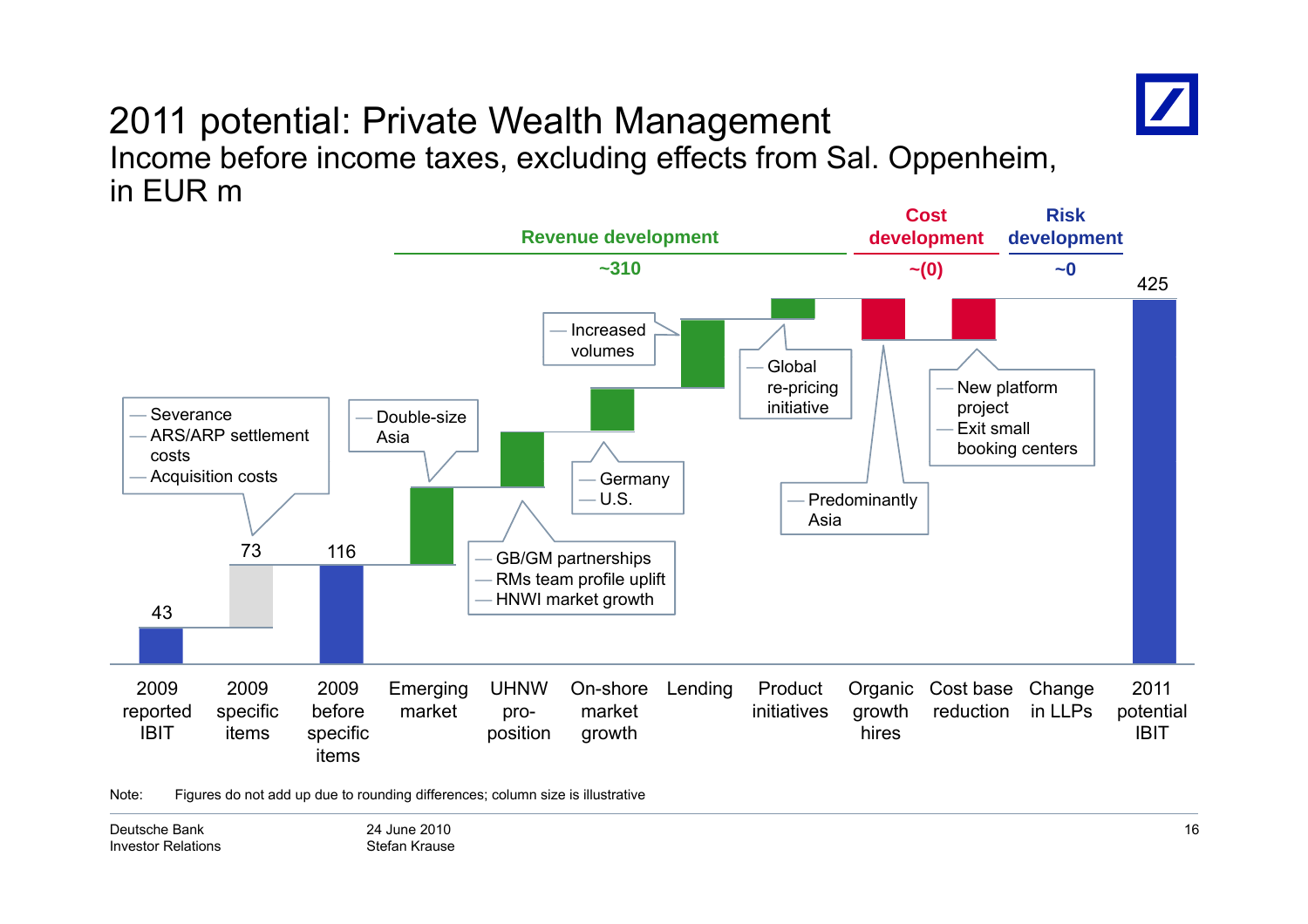

# Sal. Oppenheim: Dedicated strategy for each business activity

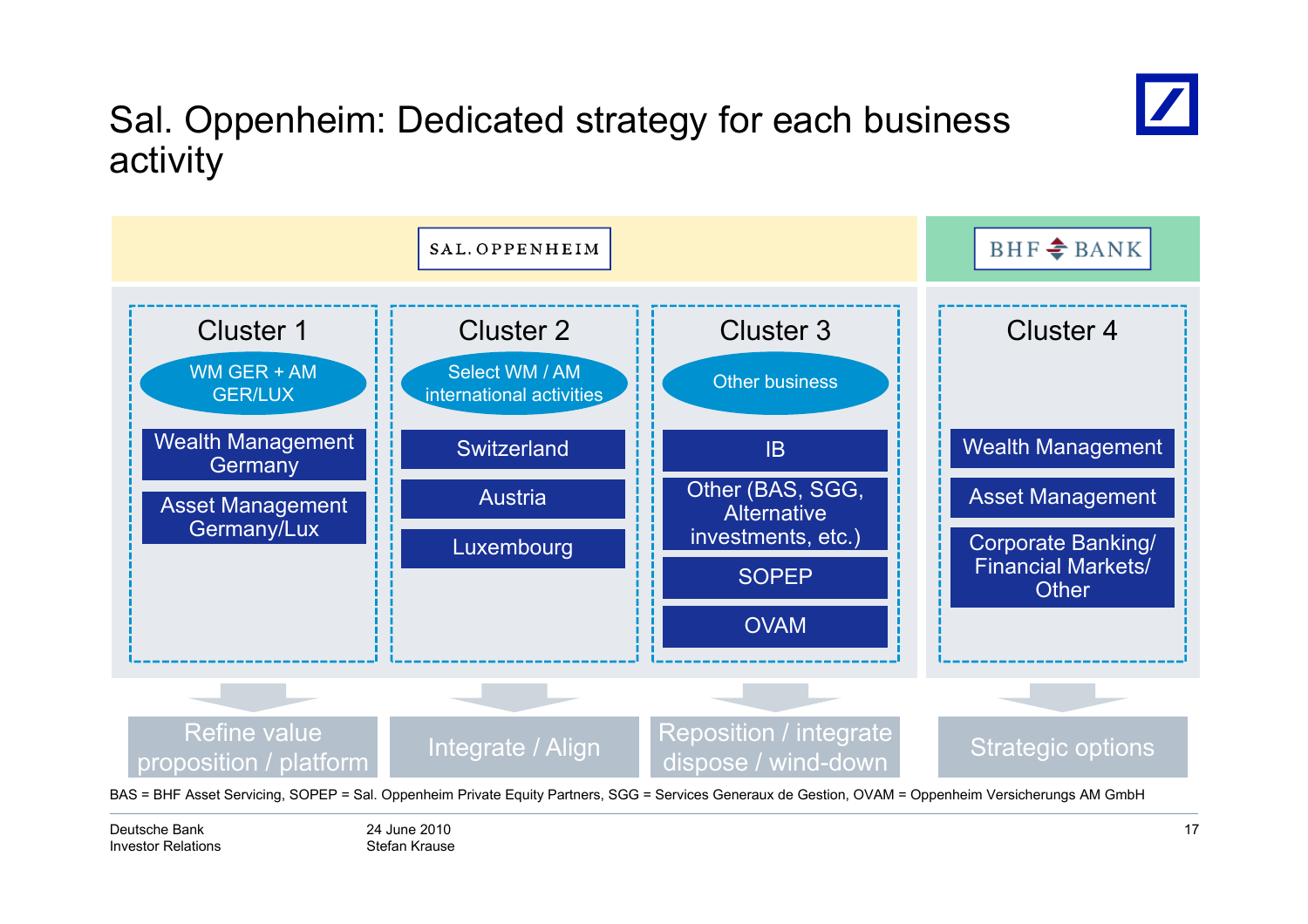# Sal. Oppenheim: Asset base



#### 115 4845 $103^{(2)}$  $3^{(2)}$  105 127In EUR bn Invested assets have grown with only marginal net outflows (2) (2) 99  $\overline{9}$ 142 (3) 2  $(1)^{(4)}$ 34 38 **WM forei gn g IB, SOPEP, OVAM & otherBHF** Invested assets of core proposition(5) overall broadly stable 266 24 25 32 333<sup>3</sup> **Sal. Opp. WM entitiesSal. Opp. Institutional** OVAM first time integrated with invested assets of **Germany** and  $\overline{a}$  and  $\overline{a}$  and  $\overline{a}$  and  $\overline{a}$  and  $\overline{a}$  and  $\overline{a}$  and  $\overline{a}$  and  $\overline{a}$  and  $\overline{a}$  and  $\overline{a}$  and  $\overline{a}$  and  $\overline{a}$  and  $\overline{a}$  and  $\overline{a}$  and  $\overline{a}$  and  $\overline{a}$  and Cluster 1 Cluster Cluster 2 Dec 2008Δ NNM Δ Adjust-Δ Market Dec  $ments<sup>(3)</sup>$ 2009Δ NNM Δ Adjust-Δ Market Mar  $ments<sup>(3)</sup>$ 2010EUR 12 bn in 1Q2010 Cluster<sub>3</sub> Cluster<sub>4</sub>

Invested assets development Sal. Oppenheim Group $^{\left(1\right)}$   $\;$  Observations

Note: Invested assets of cluster 1 and 2 allocated to PWM; SOPEP = Sal. Oppenheim Private Equity Partners, OVAM = Oppenheim Versicherungs AM GmbH

(1) Invested assets according to DB definition

(2) Excludes OVAM EUR 12 bn invested assets

(3) Acquisitions, disposals and reclassifications

(4) 1 January 31 March 2010 –

(5) Wealth Mgt. Germany, Asset Mgt. Germany/Luxembourg, Wealth and Asset Mgt. Switzerland, Austria and Luxembourg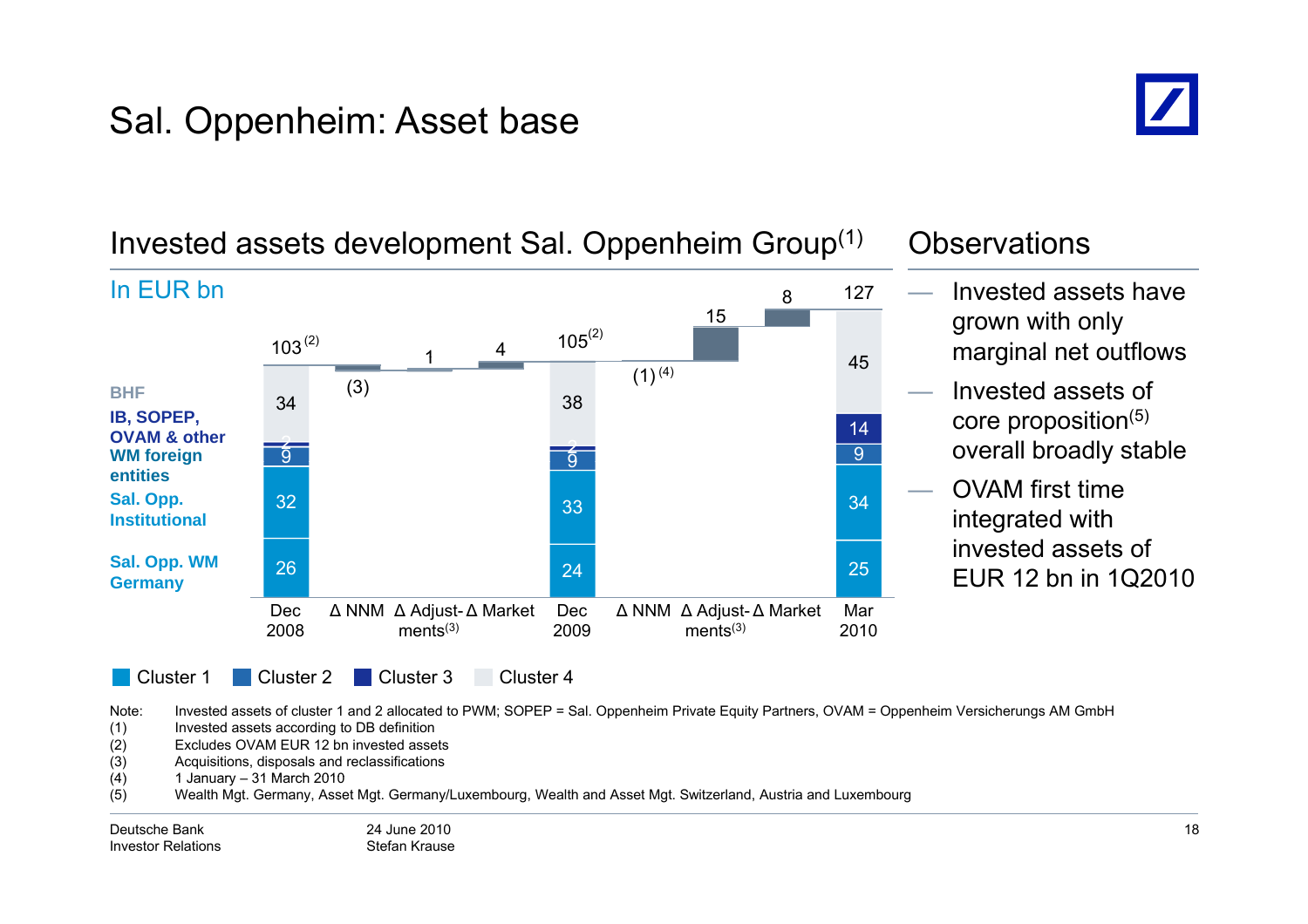#### $\boxed{\mathbb{Z}}$ PWM and Sal. Oppenheim: Benefits, synergies and outlook

| <b>Strategic</b><br>impact                     | Undisputed leadership in Private Wealth Management in Germany<br>Complementary client profile, particularly in the UHNWI client segment<br>Second wealth management proposition with strong brand complementing business<br>portfolio at the top end of the market<br>Expansion of Deutsche Bank's non-investment banking activities |
|------------------------------------------------|--------------------------------------------------------------------------------------------------------------------------------------------------------------------------------------------------------------------------------------------------------------------------------------------------------------------------------------|
|                                                | Diversification of Deutsche Bank's earnings mix                                                                                                                                                                                                                                                                                      |
|                                                |                                                                                                                                                                                                                                                                                                                                      |
| <b>Financial</b><br>impact /<br><b>Outlook</b> | Short-term (2010 / 2011) significant impact from integration and exit costs, including<br>severance                                                                                                                                                                                                                                  |
|                                                | Positive contribution from 2012 onwards                                                                                                                                                                                                                                                                                              |
|                                                | Substantial upside potential                                                                                                                                                                                                                                                                                                         |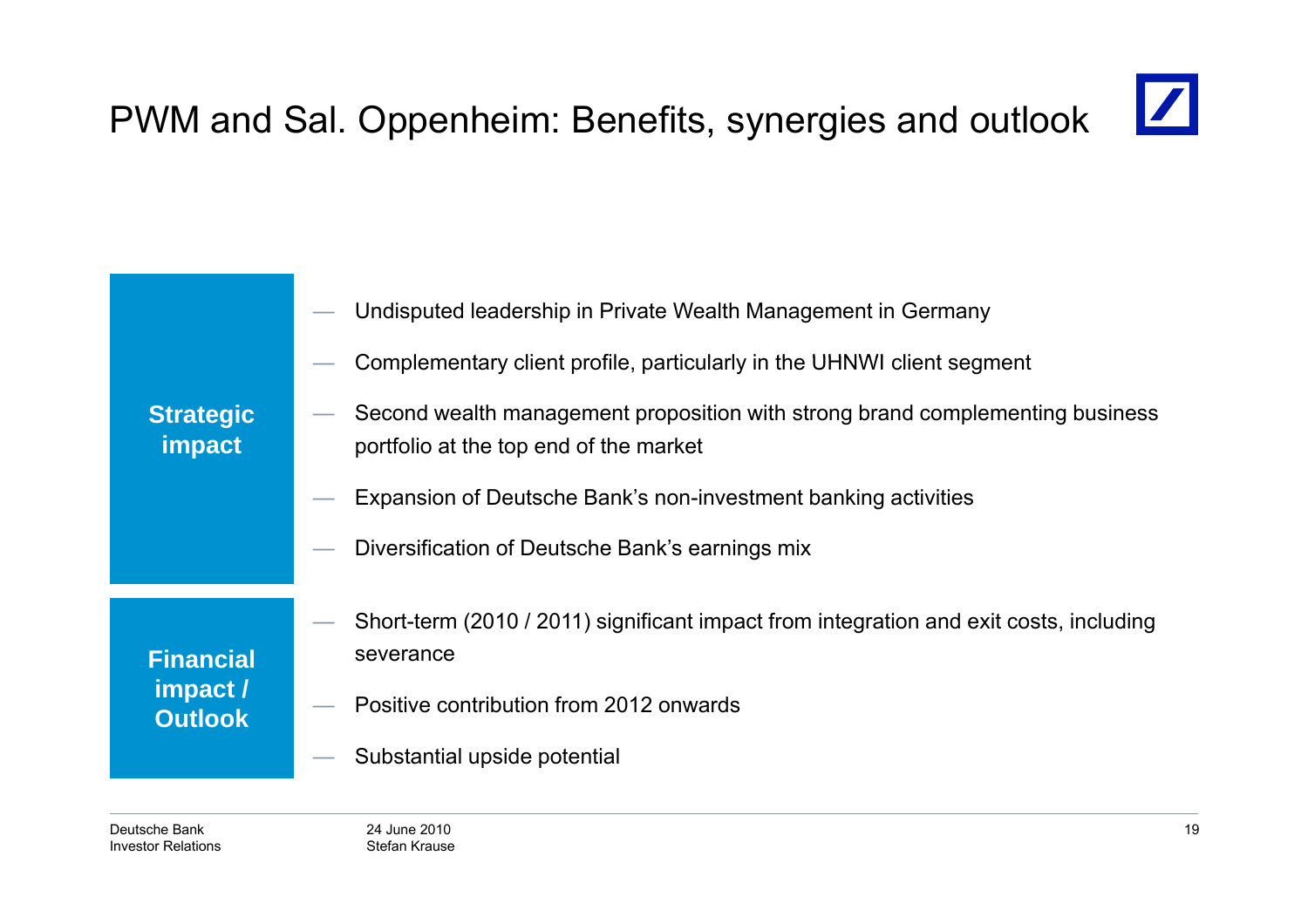## 2011 potential: Private & Business Clients Income before income taxes, in EUR bn

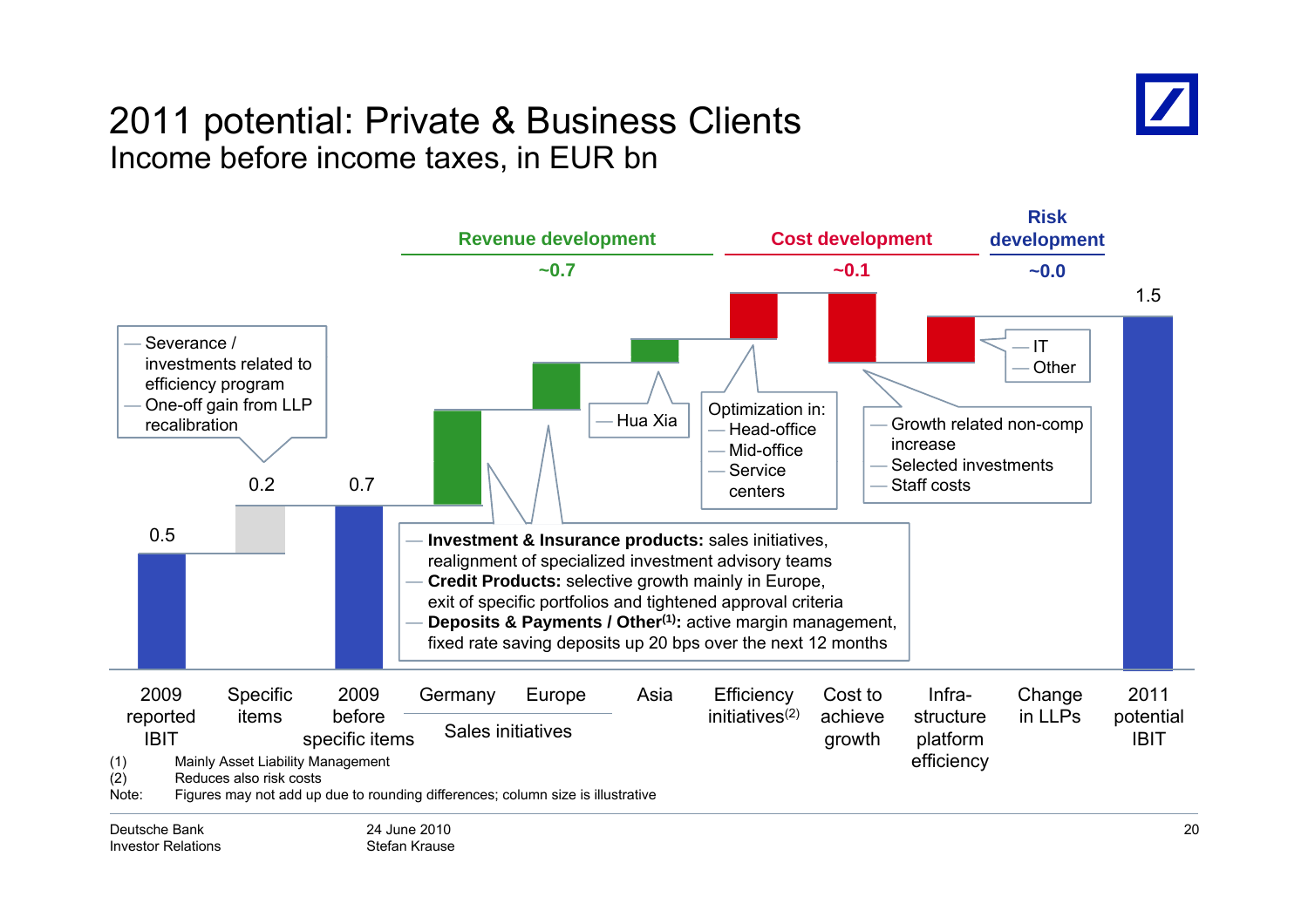

## Complexity reduction program: Further strengthen competitive position



Note: DB: 2002-2005 based on U.S. GAAP, from 2006 onwards based on IFRS

(1) Peer group includes BNP Paribas, Citi, Credit Suisse, Goldman Sachs, JPMorgan Chase, Morgan Stanley, UBS, Merrill Lynch (until 2006), Lehman Brothers (until 2007), BoA (since 2008), 2007 excluding Citi and UBS, 2008 excluding UBS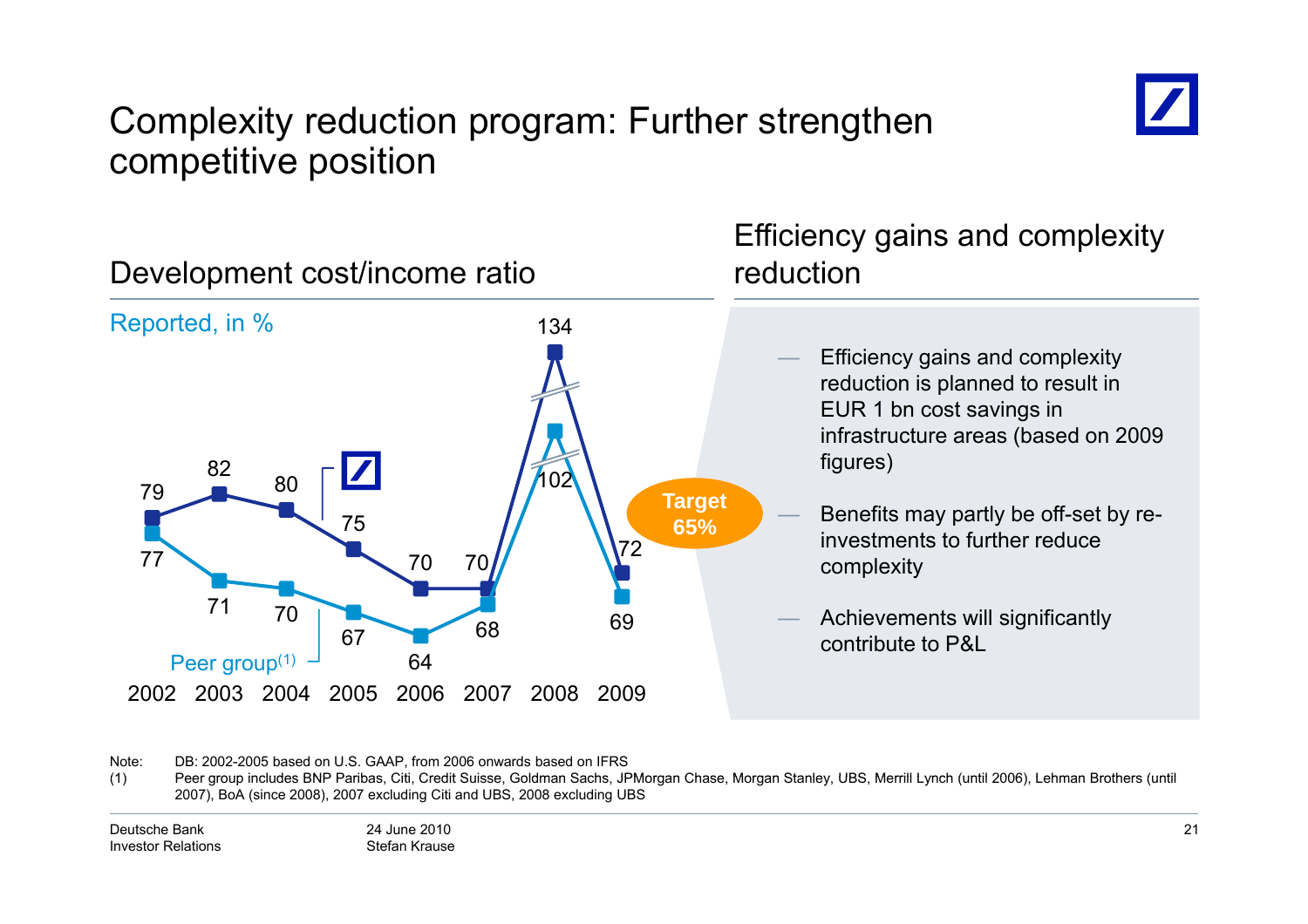

Complexity reduction program: Structured process to achieve EUR 1 bn efficiency gains by end of 2011



- Leverage best practices to reduce complexity
- —— Drive continuous improvement in operating procedures
- Align processes and gain synergies
- Strengthen cost management culture
- Improve operating leverage and costincome ratio

#### Objectives and a control of the Achievements

- Process and governance structure set up and committed
- $\sim$ 200 initiatives within business divisions and infrastructure functions defined
- Existing initiatives centrally listed, quantified and further developed
- EUR ~550 m efficiency gains already committed(1)

<sup>(1)</sup> Initiatives in Legal, Risk & Capital, Global Business Services, Technology/IT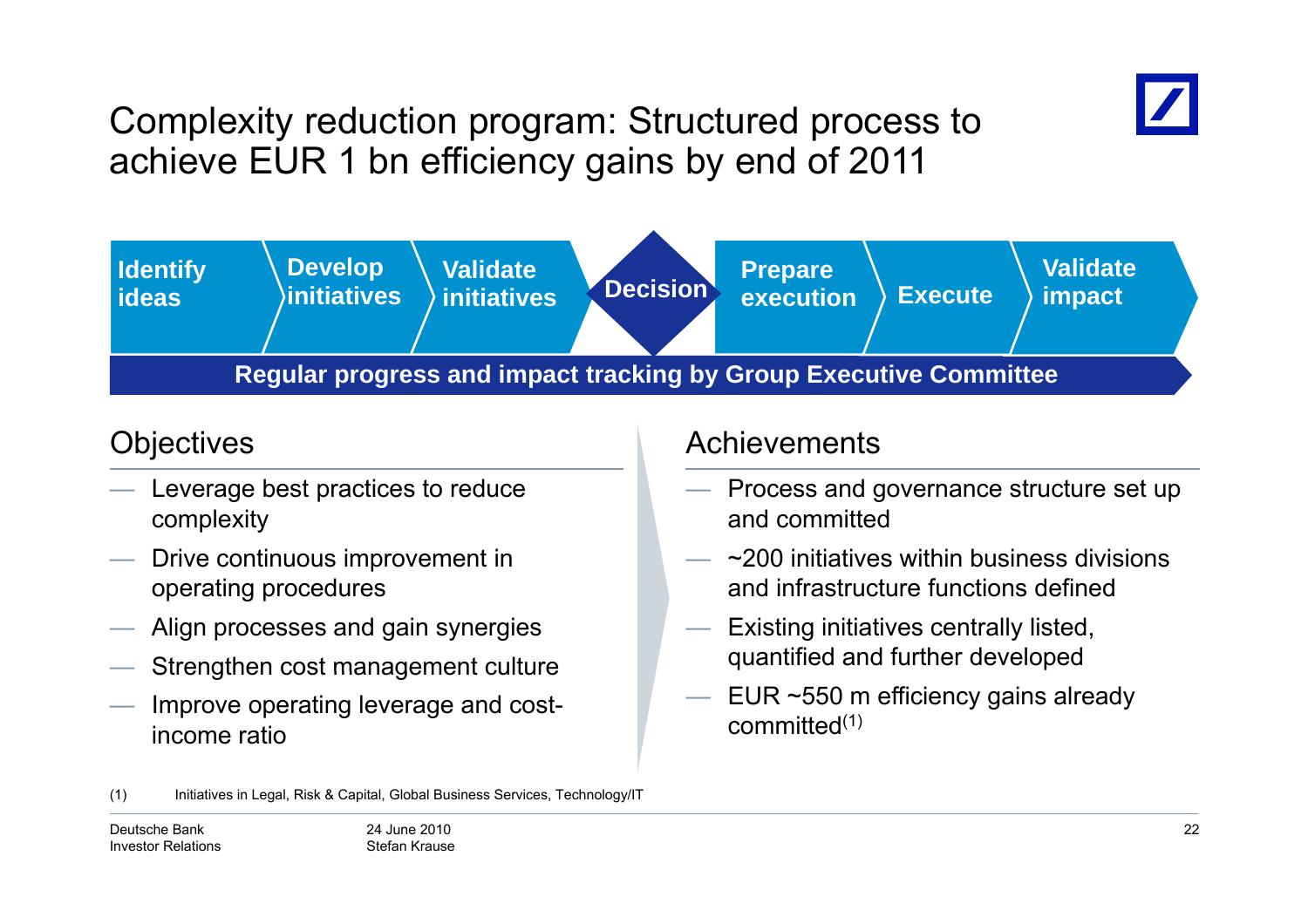#### Cost and infrastructure efficiency: examples of initiatives In EUR m Illustrative in the second service in the second service in the service in the lillustrative



End 2011 potential

| Function / area                           | <b>Key levers</b>                                                                                                                                                                                                                                                                                                                           | run-rate cost saving |  |
|-------------------------------------------|---------------------------------------------------------------------------------------------------------------------------------------------------------------------------------------------------------------------------------------------------------------------------------------------------------------------------------------------|----------------------|--|
| Technology / IT                           | Functional alignment of IT operating model:<br>Elimination of duplication<br>Functional integration and standardisation of<br>processes (app. dev., production mgt.)<br>Maximising value from of vendor management and<br>outsourcing<br>Maximum benefit of low-cost locations<br>Platform efficiencies (Berliner Bank, GTB<br>integration) | $\approx$ 200 - 250  |  |
| <b>Global Business</b><br><b>Services</b> | Transition to next generation operating model:<br>Lean process redesign<br>Further use of low-cost locations<br>Continued standardisation of processes<br>Automation (elimination of manual processes)                                                                                                                                      | $\approx$ 150-200    |  |
| Legal, Risk & Capital                     | Implementation of Global Efficiency Model:<br>Redefine core and optimise non-core activities<br>Strict risk / return discipline in portfolio / coverage<br>Integrated delivery model<br>Increase outsourced footprint                                                                                                                       | $\approx$ 100        |  |
| Deutsche Bank                             | 24 June 2010                                                                                                                                                                                                                                                                                                                                | 23                   |  |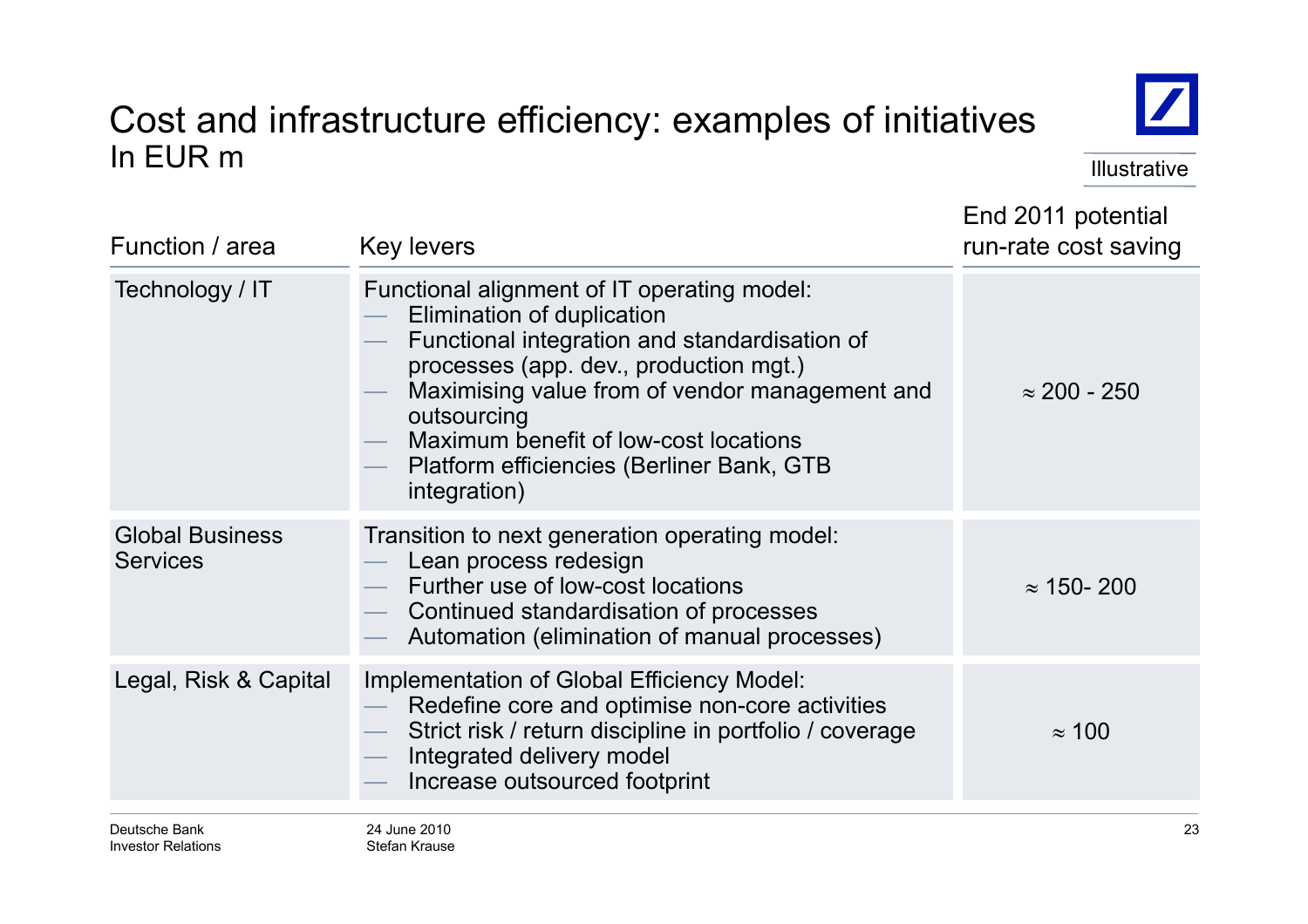## On track to achieve 2011 tar gets Income before income taxes, in EUR bn



|                                                 | 1Q2010<br>reported | Phase 4<br>potential<br>2011 | Prospects / Key features                                                                                                   |
|-------------------------------------------------|--------------------|------------------------------|----------------------------------------------------------------------------------------------------------------------------|
| Corporate Banking &<br><b>Securities</b>        | 2.6                | 6.3                          | Capture client flow / market share with prudent risk<br>taking<br>Record performance in traditionally strong first quarter |
| <b>Global Transaction</b><br><b>Banking</b>     | 0.1                | 1.3                          | Expansion in key regions and client sectors<br>Upside potential from interest rate increase                                |
| <b>Asset and Wealth</b><br>Management           | (0.0)              | 1.0                          | AM: Benefits from right-sizing the platform<br>PWM: Exploit undisputed home market leadership<br>and grow Asia             |
| <b>Private &amp; Business</b><br><b>Clients</b> | 0.2                | 1.5                          | Reap benefits from sales initiatives in Germany and<br>Europe<br>Positive impact from efficiency measures                  |
| <b>Total business divisions</b>                 | 2.9                | 10.0                         |                                                                                                                            |

Note: Figures may not add up due to rounding differences

Deutsche BankInvestor Relations 24 June 2010Stefan Krause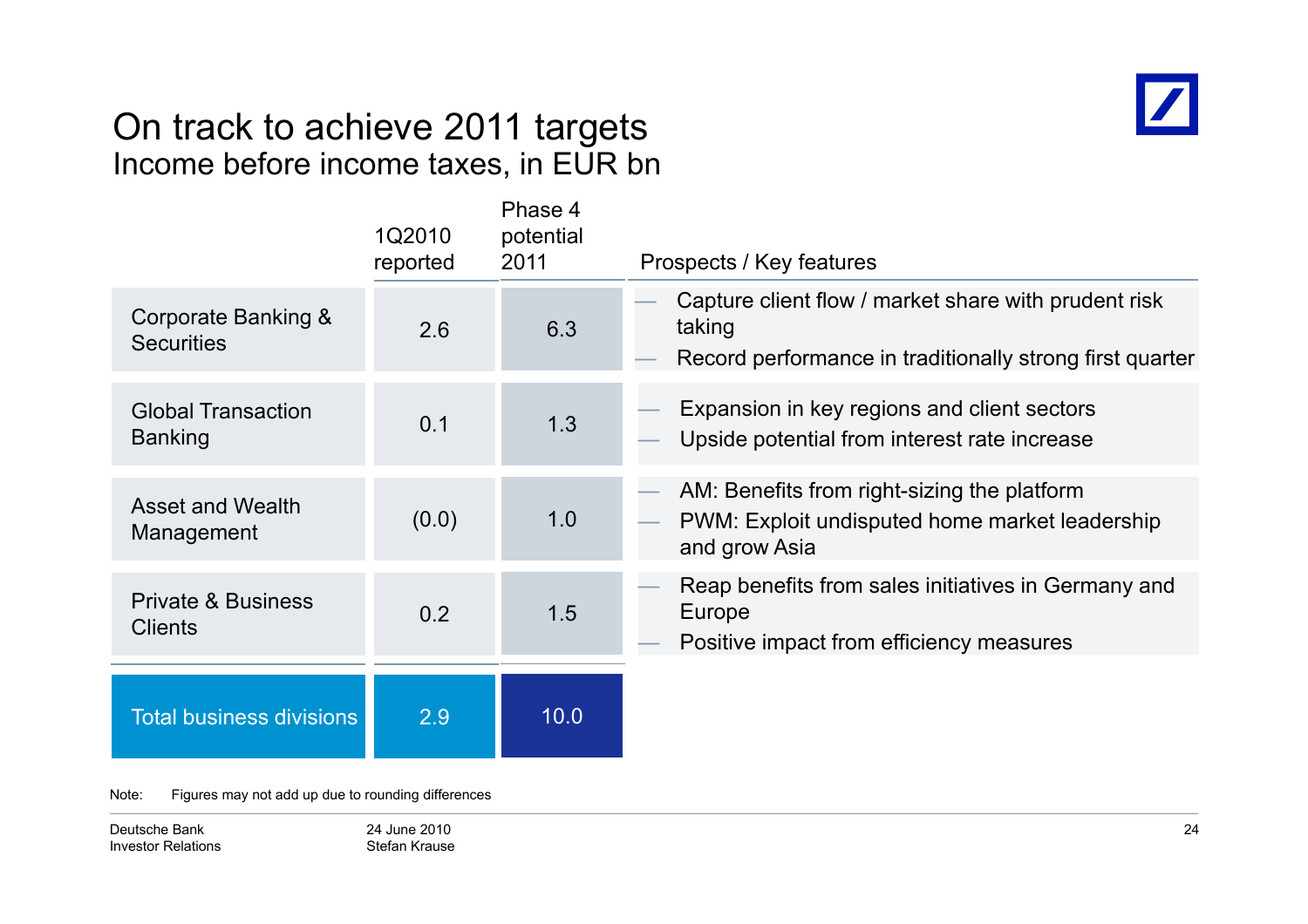

#### 1A strong start to 2010: 1Q Highlights

- 2 Implementing Phase 4 of our management agenda
- **3 Key current issues**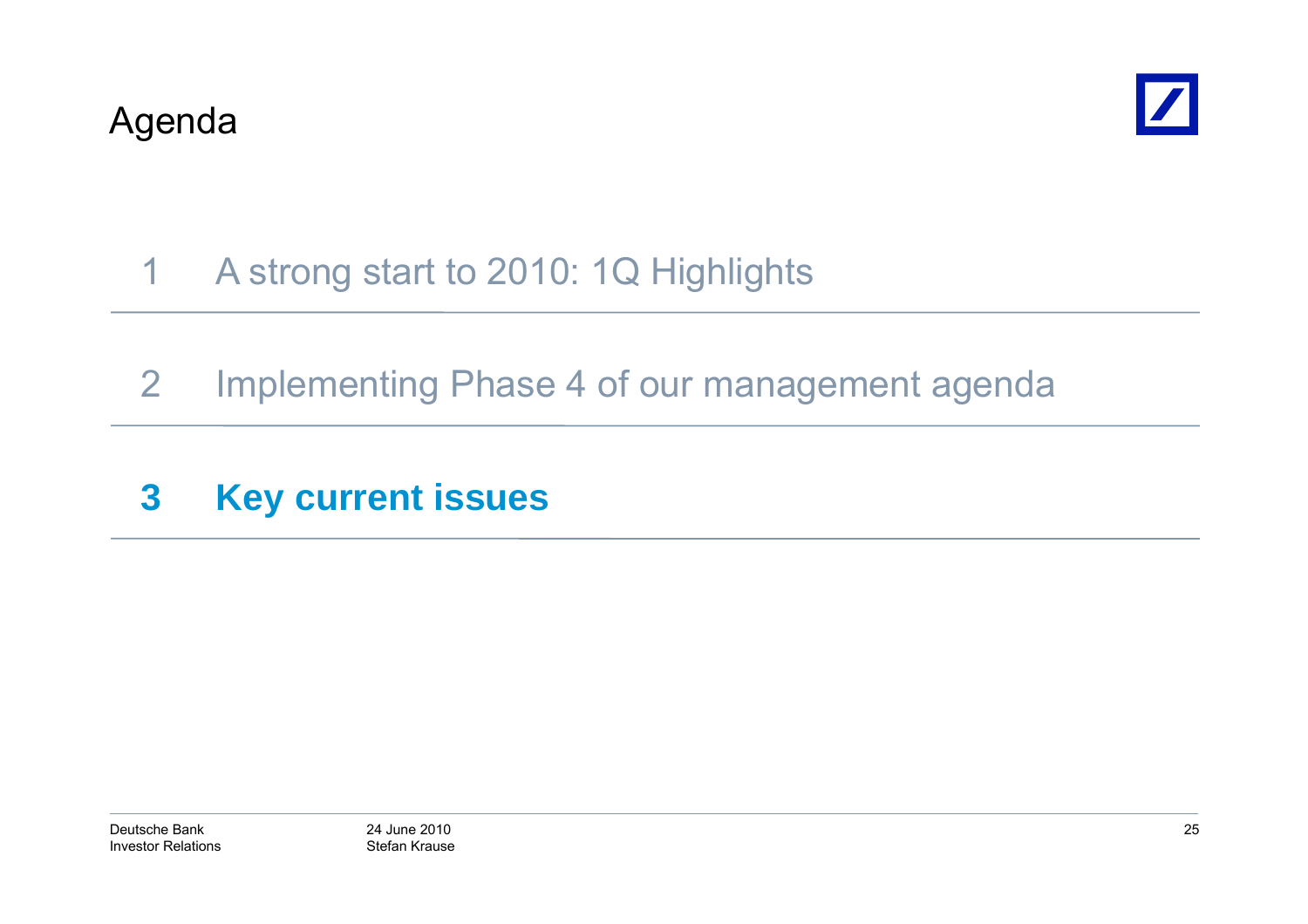# The changing environment: current issues



- Basel Committee consultative document
	- Capital / capital eligibility
	- Leverage
	- Liquidity
	- $\hspace{.1cm}$  Counterparty credit risk  $\hspace{.1cm}$   $\hspace{.1cm}$
	- Countercyclical capital buffers
	- Timeline for implementation

### Consultation phase **Proposal / discussion phase**

- National capital requirements
	- Structure and capitalization of legal entities
	- $-$  Asset allocation
	- $-$  Allocation of operations
	- Sources and means of funding
- "Living wills"
- U.S. balance sheet levy
- — U.S. / EU proposed reforms
	- Proprietary trading
	- Hedge funds
	- Private equity / principal investments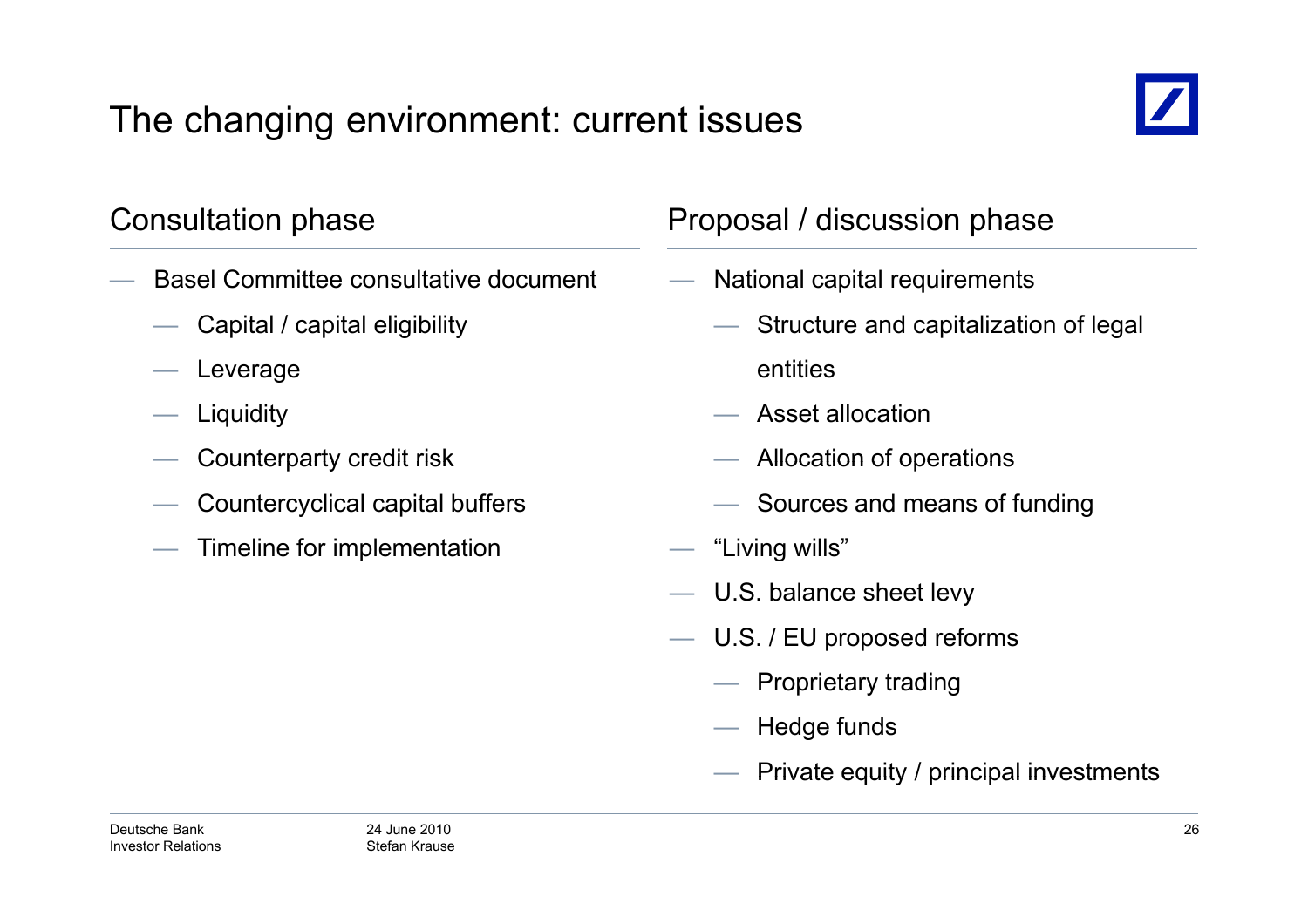### Tier 1 capital and RWA development In EUR bn



Tier 1 capital and 1 and 1 and 1 and 1 and 1 and 1 and 1 and 1 and 1 and 1 and 1 and 1 and 1 and 1 and 1 and 1 1.8 0.77 and 14.4 292.534.4 (1.3) 32 8 <sup>273</sup> <sup>5</sup> 3.3 1.5 6.5 (6.7)  $(2.1)$   $(0.1)$   $(0.5)$   $(0.5)$   $(0.5)$   $(0.6)$   $(0.7)$   $(0.6)$   $(0.8)$   $(0.7)$   $(0.8)$   $(0.8)$   $(0.9)$   $(0.9)$   $(0.9)$   $(0.9)$   $(0.1)$   $(0.9)$   $(0.1)$   $(0.9)$   $(0.1)$   $(0.9)$   $(0.1)$   $(0.9)$   $(0.1)$   $(0.9)$   $(0.1)$   $(0.9$ 200931 Mar20101Q10 NetFX effects Oppen-Equity Other<sup>(2)</sup> com-Capital de- Other Sal. (2) Oppen- 31 Dec <sup>2009</sup> Opera- tional 31 Mar <sup>2010</sup> Sal. Oppen- Market Other risk(3) FX effects income duction pensation items(1) heim2009 Net effects Oppen- de-<br>
income heim duction pensation items<sup>(1)</sup><br>
Note: Figures may not add up due to rounding differences (3) Other includes dividend accrual and actuarial gai (2) Other includes dividend accrual and actuarial gains/losses on pension plans (3) Contains EUR 1 bn market risk Sal. Oppenheim<br>(4) Contains EUR 1.6 bn operational risk Sal. Oppe (4) Contains EUR 1 6 bn operational risk Sal Oppenheim 1.6 Sal. (5) Credit Risk RWA only24 June 2010Stefan KrauseDeutsche BankInvestor Relations27(1) Primarily reflecting deductions in relation to certain securitization positions in the trading book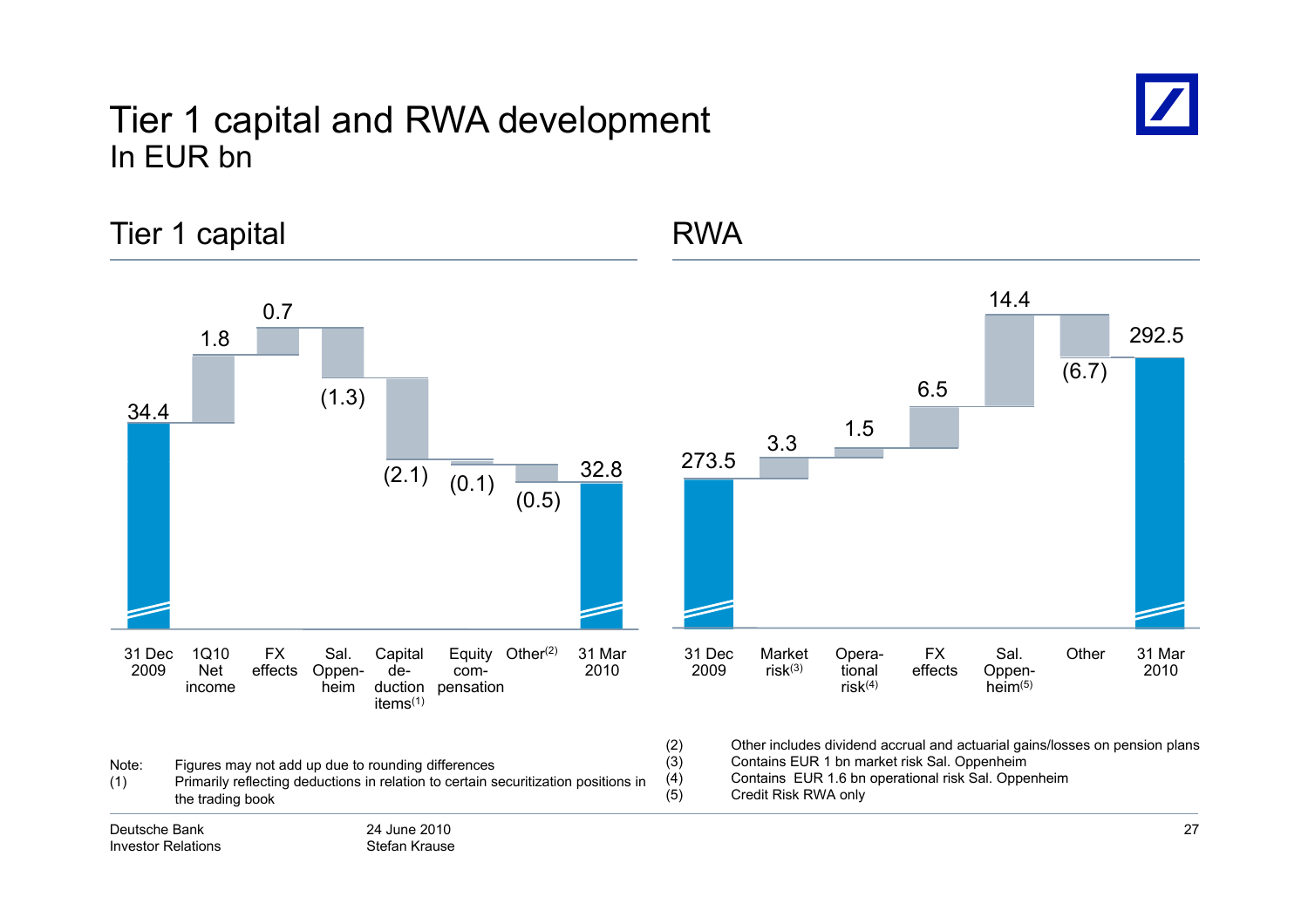#### Sovereign risk – Hot spots in Southern Europe Concerns about sovereign risk – – potential tertiary effect through contagion

CDS spreads by country (in bps) DB exposures<sup>(1)</sup> by country, 31 Mar 2010 1.000 In EUR bn 900 27.6800 20.6700 16.5600 500 7.5 400 3.2 2.5 2.6 300  $0.7$  $\frac{1.4}{0.5}$  0.5  $\frac{2.0}{0.5}$  0.5  $\frac{1.4}{0.2}$  0.2 0.5 <mark>1.4</mark> 200  $0.5\,$  $2.0.2$  $0.5\,$ 0.5 $0.50.5$   $0.2$ 100  $(1.1)$  (0.8) Dec 08 Mar 09 **Jun 09** Sep 09 Dec 09 **Mar 10 Jun 10** Sep 08 Italy Spain Portugal Greece Ireland Achsentitel Gross exposure Portugal - Spain - Ireland ---- Italy Net exposure incl. net sovereign exposure Net traded credit positions (after collateral and hedging) Source: Bloomberg Net sovereign exposure **Limited primary/ Sovereign: Overall relatively small, except Italy secondary CIB**: Focus on better rated clients; corporates / FIs with satisfactory diversification & risk mitigation **tf li portf olio PBC**: Large presence in Spain and Italy, mitigated by low concentration risk and collateral **concerns…but potential …but** Significant spread widening could lead to losses on our illiquid GM/GB legacy positions **risk of tertiary**  Temporarily reduced liquidity in EU debt and equity markets **market impact** 

 European banks with significant cross border funding would exhibit renewed stress **due to contagion**

(1) Includes exposure for CIB, PBC, PWM and traded credit positions; no net sovereign exposure to Spain and Portugal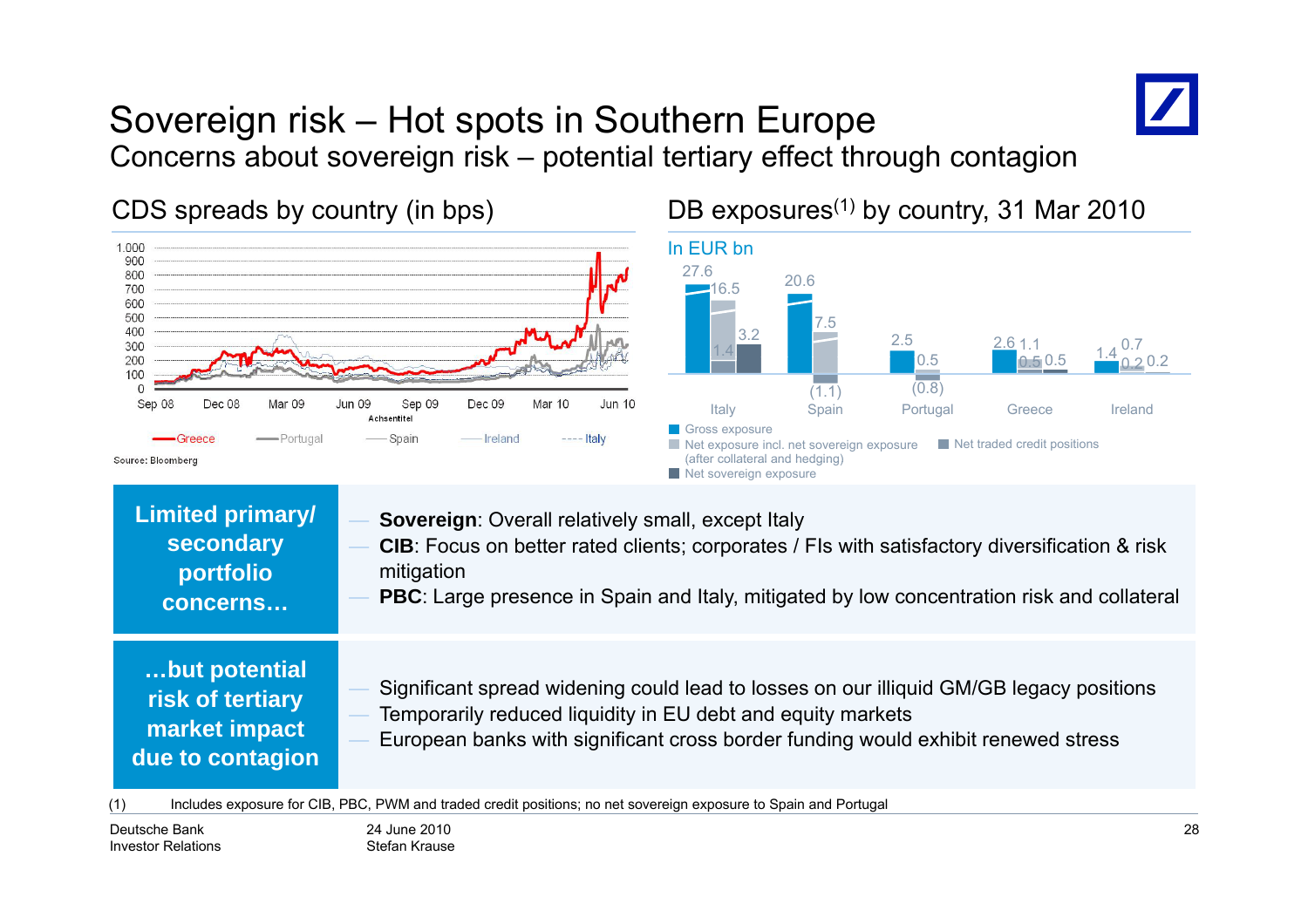

### Modest reliance on shorter term wholesale funding In EUR bn



Note: Figures may not add up due to rounding differences

(1) Other includes fiduciary, self-funding structures (e.g. X-markets), margin / Prime Brokerage cash balances (shown on a net basis)

(2) Includes ABCP conduits

Deutsche BankInvestor Relations 24 June 2010Stefan Krause

- Secured funding increase mainly against highly liquid trading assets
- Incremental discretionary wholesale funding more than offset by increase of available cash balances
- Available cash and strategic liquidity reserve exceed net funding gap under combined stress scenario
- YTD execution of 2010 issuance (>50% of EUR 19 bn plan)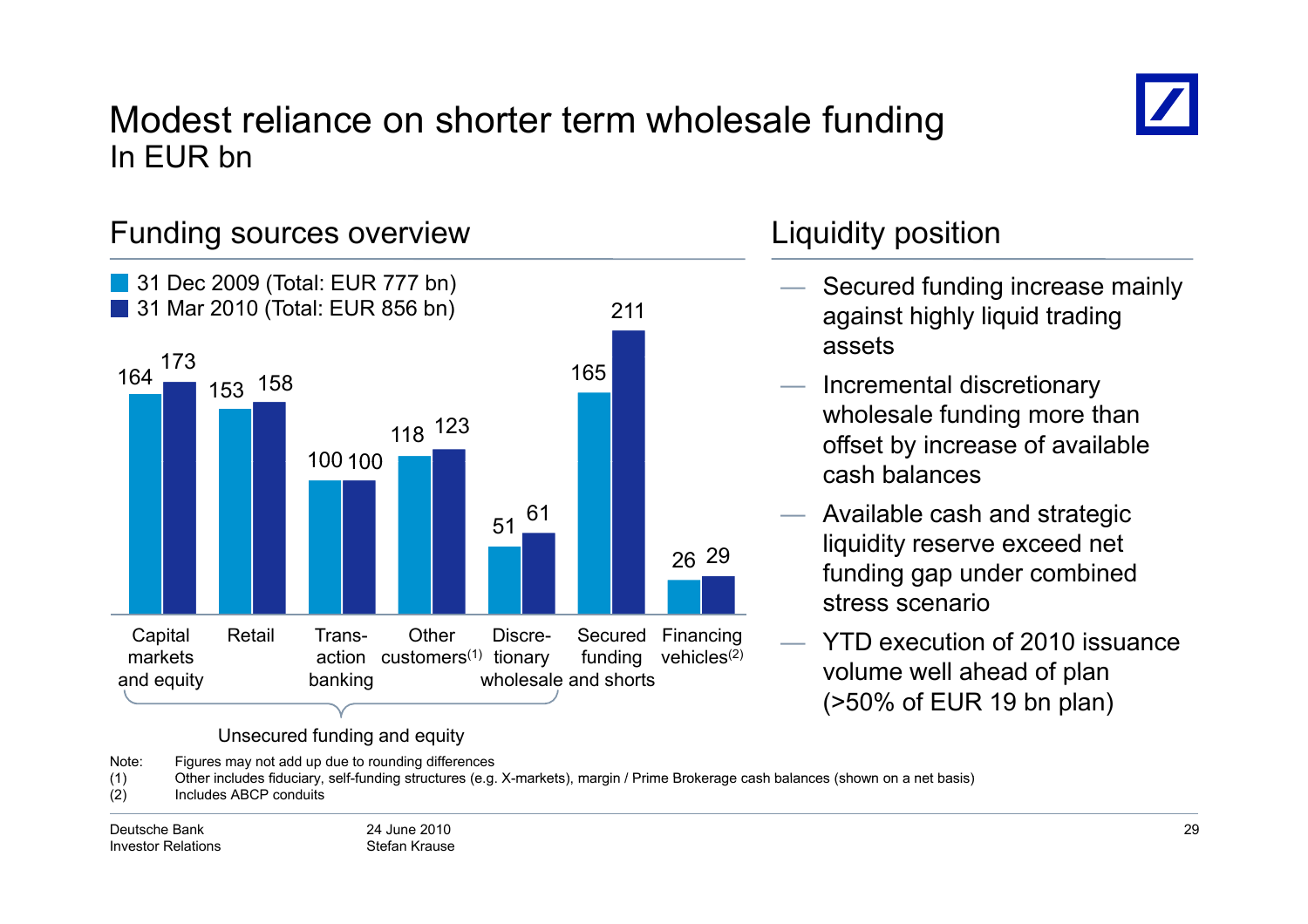## Key takeaways



| <b>Well-capitalized</b>              | Significant capital buffer; above targets<br>Future retained earnings potential<br>Fresh capital for buying new earnings streams (only) |
|--------------------------------------|-----------------------------------------------------------------------------------------------------------------------------------------|
| <b>Strong liquidity /</b><br>funding | Substantial liquidity reserve<br>Diverse unsecured funding base                                                                         |
| <b>Clear achievable goals</b>        | Profit growth of core businesses<br>Infrastructure efficiency gains                                                                     |

**In all aspects: positioned to deliver on Phase 4**